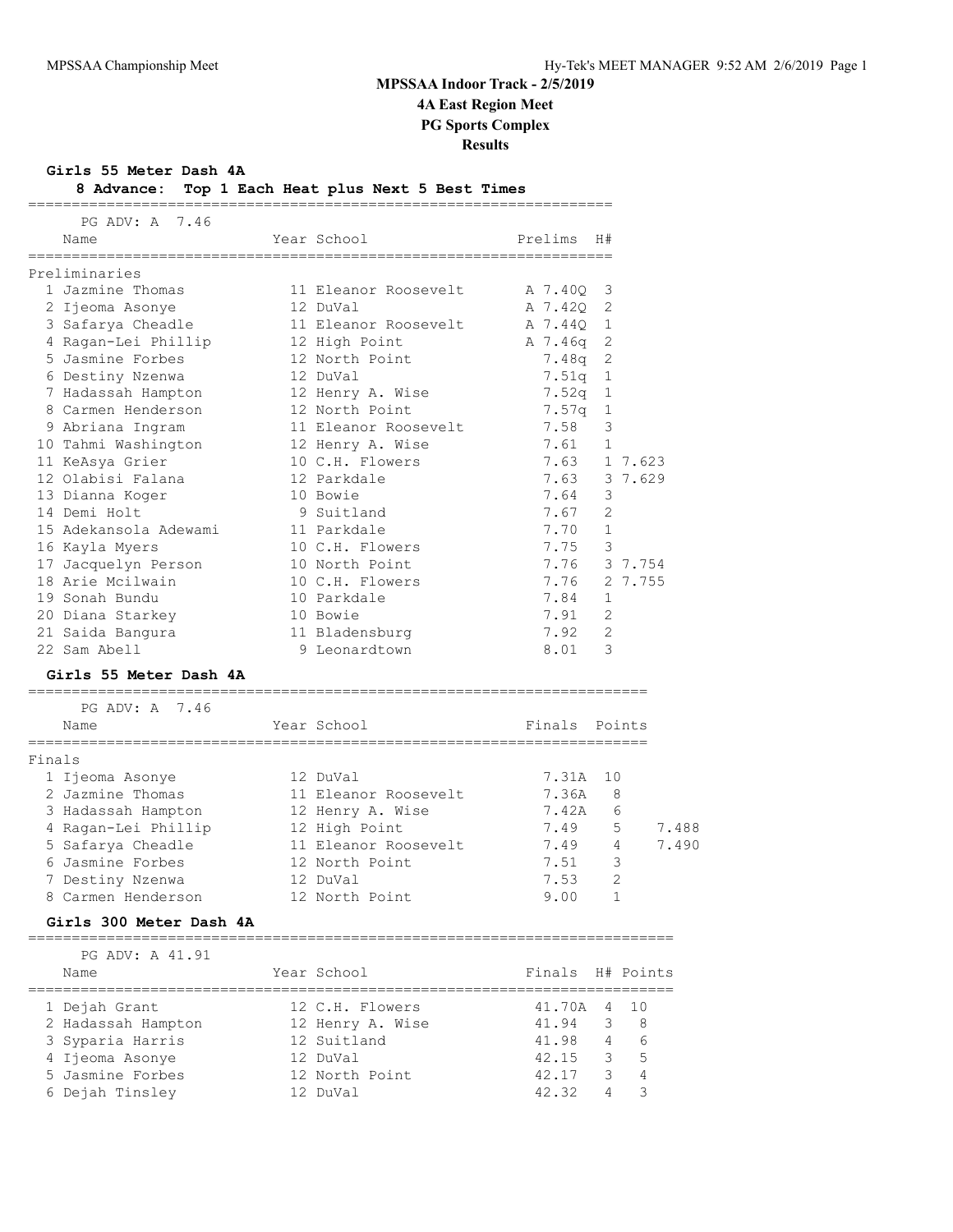### **....Girls 300 Meter Dash 4A**

| 7 Indiyah Taylor      | 10 C.H. Flowers      | 42.95 | 4              | 2 |
|-----------------------|----------------------|-------|----------------|---|
| 8 Saniya Simmons      | 9 Henry A. Wise      | 43.20 | 3              | 1 |
| 9 Dianna Koger        | 10 Bowie             | 43.21 | 4              |   |
| 10 Gennelle Walker    | 12 Suitland          | 43.24 | 3              |   |
| 11 Adekansola Adewami | 11 Parkdale          | 43.54 | 3              |   |
| 12 Ogechi Umekwe      | 10 DuVal             | 43.85 | $\overline{2}$ |   |
| 13 Taylor Poole       | 11 North Point       | 44.07 | $\mathbf{1}$   |   |
| 14 KeAsya Grier       | 10 C.H. Flowers      | 44.09 | 2              |   |
| 15 Jacquelyn Person   | 10 North Point       | 44.44 | $\mathfrak{D}$ |   |
| 16 Nafeesah Mboup     | 11 Northwestern-PG   | 44.50 | 1              |   |
| 17 Diana Starkey      | 10 Bowie             | 44.84 | $\mathfrak{L}$ |   |
| 18 Abriana Ingram     | 11 Eleanor Roosevelt | 45.00 | $\overline{2}$ |   |
| 19 Theodora Adedje    | 10 Bladensburg       | 45.82 | 1              |   |
| 20 Sam Abell          | 9 Leonardtown        | 45.98 | $\overline{2}$ |   |
| 21 Saida Bangura      | 11 Bladensburg       | 46.38 | 1              |   |
| 22 Demi Holt          | 9 Suitland           | 46.73 | 1              |   |
| 23 Angel Washington   | 10 Bowie             | 48.25 | 1              |   |

#### **Girls 500 Meter Run 4A** ==========================================================================

 PG ADV: A 1:20.55 Name Year School Finals H# Points ========================================================================== 1 Jordan Mozie 10 Henry A. Wise 1:17.60A 4 10 2 Javon Watts 11 C.H. Flowers 1:18.14A 4 8

| vavvii watto |                                                                                                                                                                                                                                                                                                                                                                          | 1.10.17A                                                                                                                                                                                                                                                                                                                                                                 | п.             | ◡                                                                                                                                                                                                  |
|--------------|--------------------------------------------------------------------------------------------------------------------------------------------------------------------------------------------------------------------------------------------------------------------------------------------------------------------------------------------------------------------------|--------------------------------------------------------------------------------------------------------------------------------------------------------------------------------------------------------------------------------------------------------------------------------------------------------------------------------------------------------------------------|----------------|----------------------------------------------------------------------------------------------------------------------------------------------------------------------------------------------------|
|              |                                                                                                                                                                                                                                                                                                                                                                          |                                                                                                                                                                                                                                                                                                                                                                          | 4              | 6                                                                                                                                                                                                  |
|              |                                                                                                                                                                                                                                                                                                                                                                          |                                                                                                                                                                                                                                                                                                                                                                          | $\overline{4}$ | 5                                                                                                                                                                                                  |
|              |                                                                                                                                                                                                                                                                                                                                                                          |                                                                                                                                                                                                                                                                                                                                                                          | 3              | $\overline{4}$                                                                                                                                                                                     |
|              |                                                                                                                                                                                                                                                                                                                                                                          |                                                                                                                                                                                                                                                                                                                                                                          |                | $\overline{3}$                                                                                                                                                                                     |
|              |                                                                                                                                                                                                                                                                                                                                                                          |                                                                                                                                                                                                                                                                                                                                                                          | 3              | $\overline{2}$                                                                                                                                                                                     |
|              |                                                                                                                                                                                                                                                                                                                                                                          |                                                                                                                                                                                                                                                                                                                                                                          | 4              | $\mathbf{1}$                                                                                                                                                                                       |
|              |                                                                                                                                                                                                                                                                                                                                                                          |                                                                                                                                                                                                                                                                                                                                                                          | 3              |                                                                                                                                                                                                    |
|              |                                                                                                                                                                                                                                                                                                                                                                          |                                                                                                                                                                                                                                                                                                                                                                          | 3              |                                                                                                                                                                                                    |
|              |                                                                                                                                                                                                                                                                                                                                                                          |                                                                                                                                                                                                                                                                                                                                                                          | 2              |                                                                                                                                                                                                    |
|              |                                                                                                                                                                                                                                                                                                                                                                          |                                                                                                                                                                                                                                                                                                                                                                          | $\overline{2}$ |                                                                                                                                                                                                    |
|              |                                                                                                                                                                                                                                                                                                                                                                          |                                                                                                                                                                                                                                                                                                                                                                          | $\overline{2}$ |                                                                                                                                                                                                    |
|              |                                                                                                                                                                                                                                                                                                                                                                          |                                                                                                                                                                                                                                                                                                                                                                          | $\mathbf{1}$   |                                                                                                                                                                                                    |
|              |                                                                                                                                                                                                                                                                                                                                                                          | 1:28.59                                                                                                                                                                                                                                                                                                                                                                  | $\overline{2}$ |                                                                                                                                                                                                    |
|              |                                                                                                                                                                                                                                                                                                                                                                          |                                                                                                                                                                                                                                                                                                                                                                          | $\overline{2}$ |                                                                                                                                                                                                    |
|              |                                                                                                                                                                                                                                                                                                                                                                          |                                                                                                                                                                                                                                                                                                                                                                          | $\mathbf{1}$   |                                                                                                                                                                                                    |
|              |                                                                                                                                                                                                                                                                                                                                                                          |                                                                                                                                                                                                                                                                                                                                                                          | $\mathbf{1}$   |                                                                                                                                                                                                    |
|              |                                                                                                                                                                                                                                                                                                                                                                          | 1:29.70                                                                                                                                                                                                                                                                                                                                                                  | $\mathbf{1}$   |                                                                                                                                                                                                    |
|              |                                                                                                                                                                                                                                                                                                                                                                          | 1:32.60                                                                                                                                                                                                                                                                                                                                                                  | $\overline{2}$ |                                                                                                                                                                                                    |
|              |                                                                                                                                                                                                                                                                                                                                                                          | 1:37.77                                                                                                                                                                                                                                                                                                                                                                  | $\mathbf{1}$   |                                                                                                                                                                                                    |
|              | 3 Taylor Jones<br>4 Renee Nosko<br>5 Naimah Duckett<br>6 Indiyah Taylor<br>7 Miracel Ephraim<br>8 Lauryn Lewis<br>10 Dacoda Lyons<br>11 Grace Afful<br>12 Camille Dickerson<br>13 Emily Imhof<br>14 Courtney Robinson<br>15 Tianna Johnson<br>16 Idorenyin Inyang<br>17 Mayme Okoro<br>18 Bouvonna Harris<br>19 Ashley Foster<br>20 Zakia Bradley<br>21 Blessing Omoniyi | TT C.H. TIOMETS<br>12 Henry A. Wise<br>12 Leonardtown<br>10 Suitland<br>10 C.H. Flowers<br>10 C.H. Flowers<br>12 North Point<br>9 Gabrielle Collins                 12 North Point<br>9 Henry A. Wise<br>10 Laurel<br>10 North Point<br>12 Leonardtown<br>12 Bladensburg<br>10 Bladensburg<br>10 DuVal<br>12 High Point<br>9 Suitland<br>11 Northwestern-PG<br>10 Laurel |                | 1:20.26A<br>1:21.13<br>1:21.77<br>$1:22.01$ 3<br>1:22.26<br>1:22.28<br>1:25.13<br>1:25.42<br>1:25.60<br>1:26.54<br>1:26.93<br>12 Eleanor Roosevelt        1:28.21<br>1:28.70<br>1:29.00<br>1:29.67 |

#### **Girls 800 Meter Run 4A**

| PG ADV: A 2:25.91 |                  |                  |  |
|-------------------|------------------|------------------|--|
| Name              | Year School      | Finals H# Points |  |
|                   |                  |                  |  |
| 1 Javon Watts     | 11 C.H. Flowers  | $2:24.88A$ 2 10  |  |
| 2 Emily Snyder    | 11 Leonardtown   | $2:25.57A$ 2 8   |  |
| 3 Jordan Mozie    | 10 Henry A. Wise | $2:26.19$ 2 6    |  |
| 4 Nelle Ray       | 10 Leonardtown   | $2:27.95$ 2 5    |  |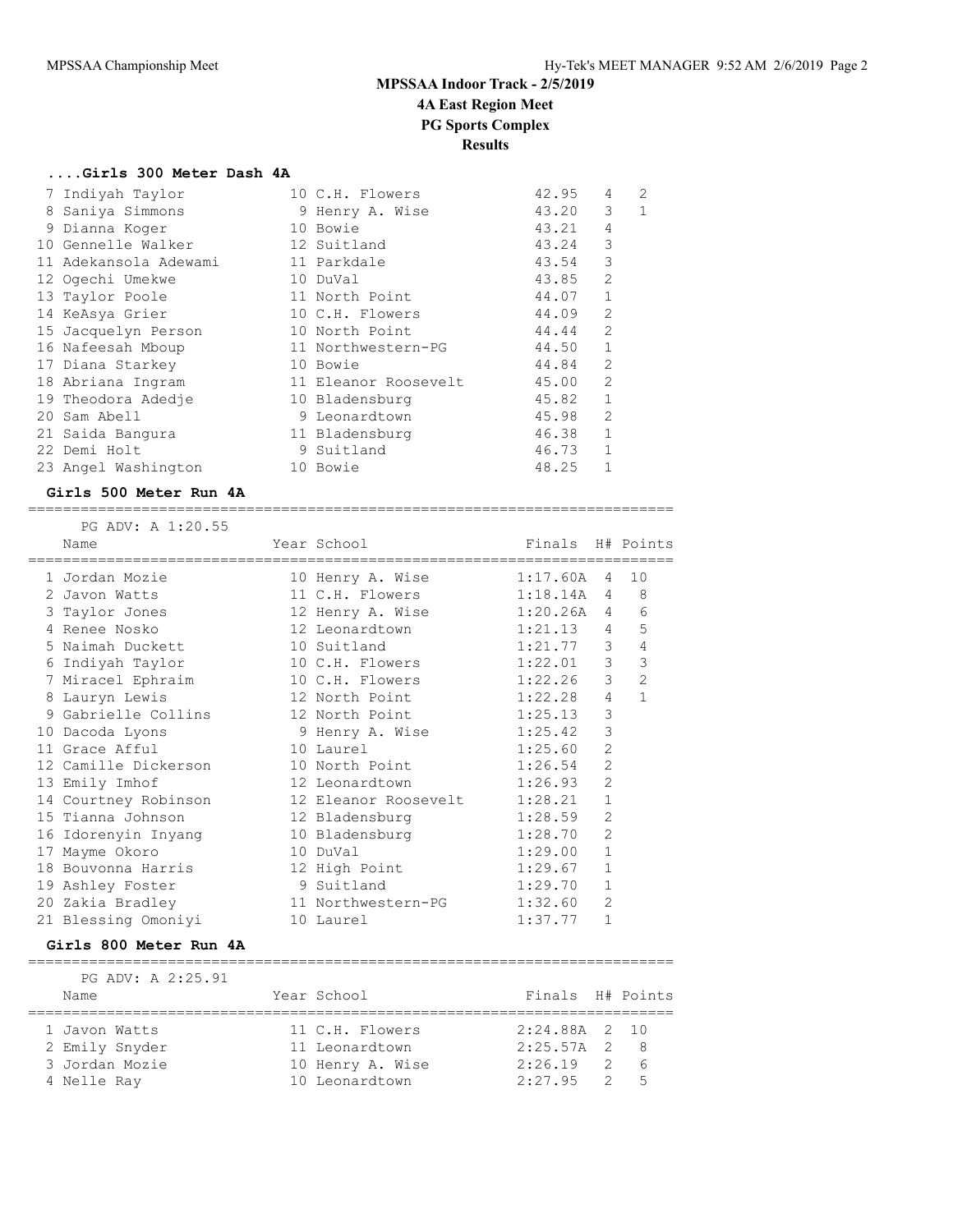### **....Girls 800 Meter Run 4A**

| 5 Taylor Jones                        | 12 Henry A. Wise     | 2:29.75 | $\mathcal{L}$  | 4              |
|---------------------------------------|----------------------|---------|----------------|----------------|
| 6 Tiana Frierson                      | 12 Suitland          | 2:37.92 | $\overline{2}$ | 3              |
| 7 Mayler Bolds                        | 11 C.H. Flowers      | 2:38.49 | $\overline{2}$ | $\overline{2}$ |
| 8 Jaylene Okunola                     | 10 C.H. Flowers      | 2:39.06 | 2              | $\mathbf{1}$   |
| 9 Caila Coates                        | 12 North Point       | 2:40.41 | $\mathfrak{L}$ |                |
| 10 Masia Vicente                      | 11 North Point       | 2:41.67 | $\mathbf{1}$   |                |
| 11 Megan Owen                         | 10 Leonardtown       | 2:44.46 | 2              |                |
| 12 Diamond Derr                       | 12 Suitland          | 2:45.56 | $\mathbf{1}$   |                |
| 13 Lena DeFilippo                     | 10 North Point       | 2:45.89 | $\mathbf{1}$   |                |
| 14 Mariama Bah                        | 11 Bowie             | 2:46.22 | $\mathbf{1}$   |                |
| 15 Nadia Suh                          | 11 Eleanor Roosevelt | 2:49.78 | $\overline{2}$ |                |
| 16 Tracey Montilus                    | 10 Suitland          | 2:50.70 | $\mathbf{1}$   |                |
| 17 shaunda braveboy                   | 12 DuVal             | 2:52.27 | $\mathbf{1}$   |                |
| 18 Gloria Awojobi                     | 11 Bladensburg       | 2:52.66 | $\mathbf{1}$   |                |
| 19 Dacoda Lyons                       | 9 Henry A. Wise      | 2:53.15 | $\overline{2}$ |                |
| 20 Nnenna Elekalachi                  | 10 DuVal             | 2:54.67 | $\mathbf{1}$   |                |
| 21 Fatima Drammeh                     | 9 DuVal              | 2:58.46 | $\mathbf{1}$   |                |
| 22 Katherine Hernandez 11 Bladensburg |                      | 3:08.37 | $\mathbf{1}$   |                |

#### **Girls 1600 Meter Run 4A**

==========================================================================

| PG ADV: A 5:26.90      |                                                                                                                        |                  |                |                |
|------------------------|------------------------------------------------------------------------------------------------------------------------|------------------|----------------|----------------|
| Name                   | Year School in the School and the School and the School and the School and the School and the School<br>-------------- | Finals H# Points |                |                |
| 1 Megan Owen           | 10 Leonardtown                                                                                                         | 5:39.95          | 2              | 10             |
| 2 Karizma Solomon      | 11 C.H. Flowers 5:46.91 2                                                                                              |                  |                | 8              |
| 3 Amyra Turner         | 10 Suitland                                                                                                            | $5:48.03$ 2      |                | 6              |
| 4 Rachel Geiger        | 11 Leonardtown                                                                                                         | 5:48.64          | 2              | 5              |
| 5 Elizabeth Allen      | 10 North Point                                                                                                         | 5:52.74          | $\overline{2}$ | 4              |
| 6 Manuelene Deigh      | 11 C.H. Flowers 5:53.01 2                                                                                              |                  |                | 3              |
| 7 Eunice Boasiako      | 12 Eleanor Roosevelt 6:06.85                                                                                           |                  | 2              | $\overline{2}$ |
| 8 Erin Balmer          | 10 Suitland                                                                                                            | 6:12.56          | $\overline{2}$ | $\mathbf{1}$   |
| 9 Kendra DeFilippo     | 9 North Point                                                                                                          | 6:19.27          | $\overline{2}$ |                |
| 10 Kiara Lee           | 9 Suitland                                                                                                             | 6:26.78          | $\overline{2}$ |                |
| 11 Nowah Ouanteh       | 10 C.H. Flowers                                                                                                        | 6:29.57          | $\mathbf{1}$   |                |
| 12 Nnenna Elekalachi   | 10 DuVal                                                                                                               | 6:33.59          | $\mathbf{1}$   |                |
| 13 Isi Hornbuckle      | 12 Leonardtown                                                                                                         | 6:33.65          | $\mathbf{1}$   |                |
| 14 Katherine Hernandez | 11 Bladensburg                                                                                                         | 6:35.52          | $\mathbf{1}$   |                |
| 15 Louisa Ellison      | 11 Eleanor Roosevelt 6:38.74                                                                                           |                  | $\overline{2}$ |                |
| 16 Emetem bezezuh      | 9 DuVal                                                                                                                | 7:00.03          | $\mathbf{1}$   |                |
| 17 Kaosarat Dada       | 11 Bowie                                                                                                               | 7:10.09          | $\mathbf{1}$   |                |
| 18 Ugonna Ohaemesi     | 11 Bowie                                                                                                               | 7:15.14          | $\mathbf{1}$   |                |
| 19 Fatima Drammeh      | 9 DuVal                                                                                                                | 7:25.98          | $\mathbf{1}$   |                |

### **Girls 3200 Meter Run 4A**

 PG ADV: A 11:53.55 Name Year School Finals Points ======================================================================= 1 Nelle Ray 10 Leonardtown 11:58.64 10 2 Parker O'Brien 9 Leonardtown 12:28.40 8

 3 Hannah Haynes 11 Leonardtown 12:44.15 6 4 Amyra Turner 10 Suitland 12:48.73 5 5 Manuelene Deigh 11 C.H. Flowers 12:56.06 4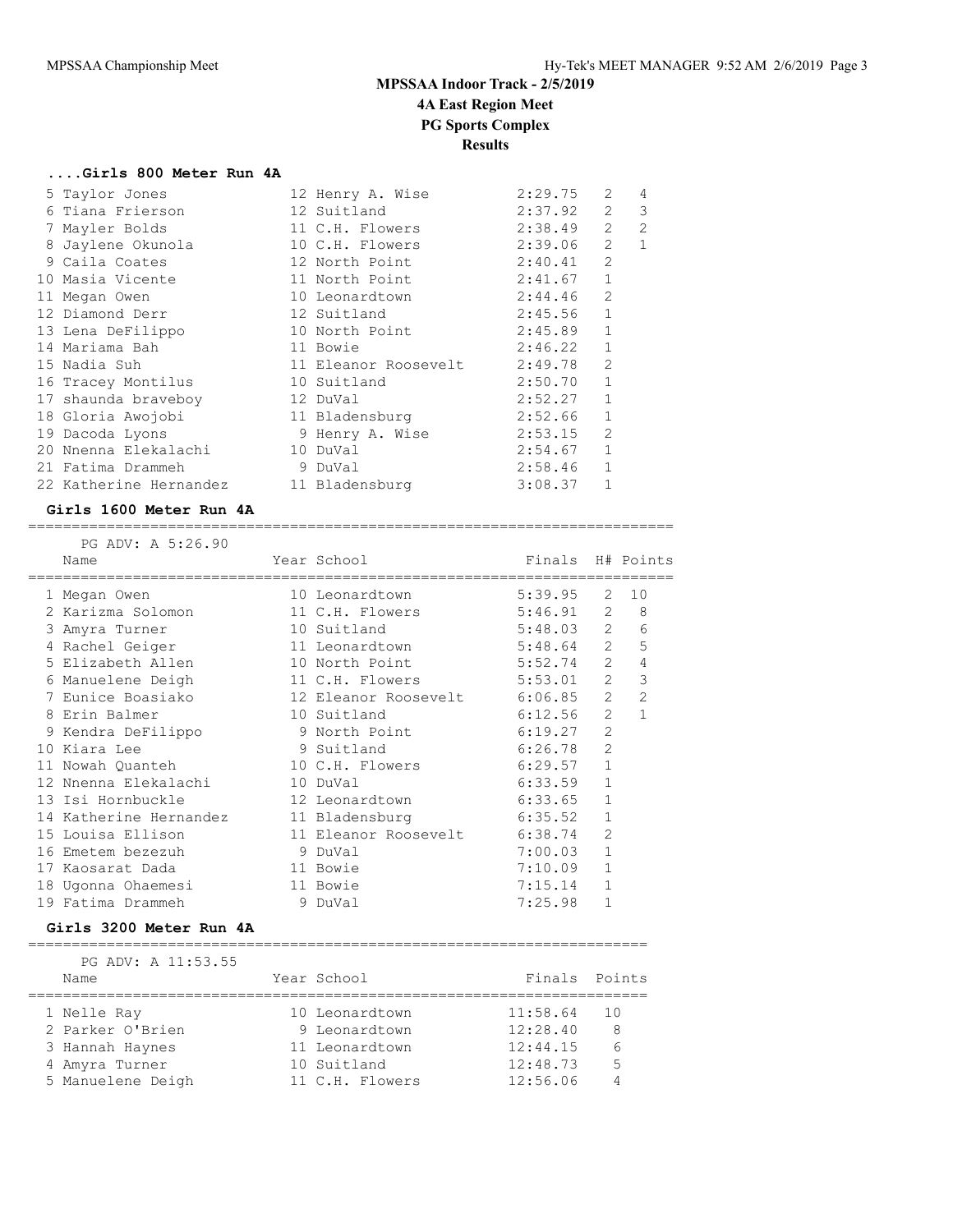### **....Girls 3200 Meter Run 4A**

|                                                                                                                                                               | 13:06.79                                                                                                                                         | 3             |
|---------------------------------------------------------------------------------------------------------------------------------------------------------------|--------------------------------------------------------------------------------------------------------------------------------------------------|---------------|
|                                                                                                                                                               | 13:08.63                                                                                                                                         | $\mathcal{P}$ |
|                                                                                                                                                               | 13:22.10                                                                                                                                         |               |
|                                                                                                                                                               | 13:35.71                                                                                                                                         |               |
|                                                                                                                                                               | 13:52.58                                                                                                                                         |               |
|                                                                                                                                                               | 15:13.37                                                                                                                                         |               |
|                                                                                                                                                               | 17:04.39                                                                                                                                         |               |
|                                                                                                                                                               | 17:52.94                                                                                                                                         |               |
| 6 Manuela Deigh<br>7 Karizma Solomon<br>8 Erin Balmer<br>9 Eunice Boaslako<br>10 Sydney Fiore<br>11 Jennifer Onuoha<br>12 Kaosarat Dada<br>13 Ugonna Ohaemesi | 11 C.H. Flowers<br>11 C.H. Flowers<br>10 Suitland<br>12 Eleanor Roosevelt<br>9 Eleanor Roosevelt<br>10 Eleanor Roosevelt<br>11 Bowie<br>11 Bowie |               |

#### **Girls 55 Meter Hurdles 4A**

### **8 Advance: Top 1 Each Heat plus Next 5 Best Times**

===================================================================

| PG ADV: A 9.27                                  |          |                           |            |              |                    |  |
|-------------------------------------------------|----------|---------------------------|------------|--------------|--------------------|--|
| Name                                            |          | Year School               | Prelims H# |              |                    |  |
| Preliminaries                                   |          |                           |            |              |                    |  |
| 1 Ragan-Lei Phillip               12 High Point |          |                           | A 8.55Q 1  |              |                    |  |
| 2 Dejah Grant                                   |          | 12 C.H. Flowers A 8.670 2 |            |              |                    |  |
| 3 Adara Gamble                                  |          | 12 North Point            | A 8.87Q 3  |              |                    |  |
| 4 Nhyona Hall 10 DuVal                          |          |                           | A 8.79q 2  |              |                    |  |
| 5 Dejah Tinsley 12 DuVal                        |          |                           | A 8.91q 3  |              |                    |  |
| 6 Tatianna Elliott 10 Henry A. Wise A 8.93q 2   |          |                           |            |              |                    |  |
|                                                 |          |                           |            |              |                    |  |
| 8 Gennelle Walker 12 Suitland                   |          |                           | A 9.09q 1  |              |                    |  |
| 9 tiffany ohanele 11 DuVal                      |          |                           | A 9.21 2   |              |                    |  |
| 10 Desiree Davis 11 Suitland                    |          |                           | 9.46 3     |              |                    |  |
| 11 Jada Johnson                                 |          | 12 North Point            | $9.59$ 3   |              |                    |  |
| 12 Imani Ebanks                                 |          | 11 Henry A. Wise          | $9.67$ 1   |              |                    |  |
| 13 Niomi Hinton-Ayodele 10 Bowie                |          |                           | 9.77 2     |              |                    |  |
| 14 Shakira Logan 10 Bladensburg                 |          |                           | 9.93 2     |              |                    |  |
| 15 Breanne Mayor                                |          | 12 Leonardtown            | 10.11      | $\mathbf{1}$ |                    |  |
| 16 Lauren Brooks                                | 11 Bowie |                           | 10.37      | 3            |                    |  |
| 17 Carmen Moody                                 |          | 9 Henry A. Wise           | 10.82      | 2            |                    |  |
| 18 Jessica Proctor                              |          | 9 North Point             | 11.18 1    |              |                    |  |
| -- Cynthia Lawson 10 Suitland                   |          |                           | DQ —       |              | 1 illegal touching |  |

### **Girls 55 Meter Hurdles 4A**

| PG ADV: A 9.27 |                                                                                                                                                                                         |                                                                                                                                                               |               |                                                                                                                                      |
|----------------|-----------------------------------------------------------------------------------------------------------------------------------------------------------------------------------------|---------------------------------------------------------------------------------------------------------------------------------------------------------------|---------------|--------------------------------------------------------------------------------------------------------------------------------------|
| Name           |                                                                                                                                                                                         |                                                                                                                                                               |               |                                                                                                                                      |
|                |                                                                                                                                                                                         |                                                                                                                                                               |               |                                                                                                                                      |
|                |                                                                                                                                                                                         |                                                                                                                                                               |               |                                                                                                                                      |
|                |                                                                                                                                                                                         |                                                                                                                                                               |               |                                                                                                                                      |
|                |                                                                                                                                                                                         |                                                                                                                                                               |               |                                                                                                                                      |
|                |                                                                                                                                                                                         |                                                                                                                                                               |               |                                                                                                                                      |
|                |                                                                                                                                                                                         |                                                                                                                                                               |               | $\overline{4}$                                                                                                                       |
|                |                                                                                                                                                                                         |                                                                                                                                                               |               | $\overline{\phantom{a}}$                                                                                                             |
|                |                                                                                                                                                                                         |                                                                                                                                                               |               | $\mathcal{L}$                                                                                                                        |
|                |                                                                                                                                                                                         |                                                                                                                                                               |               |                                                                                                                                      |
|                |                                                                                                                                                                                         | 9.41                                                                                                                                                          | $\mathcal{L}$ |                                                                                                                                      |
|                | Finals<br>1 Ragan-Lei Phillip<br>2 Dejah Tinsley<br>3 Dejah Grant<br>4 Adara Gamble<br>5 Nhyona Hall<br>6 Arie Mcilwain<br>7 Tatianna Elliott<br>8 Gennelle Walker<br>9 tiffany ohanele | Year School<br>12 High Point<br>12 DuVal<br>12 C.H. Flowers<br>12 North Point<br>$10$ DuVal<br>10 C.H. Flowers<br>10 Henry A. Wise<br>12 Suitland<br>11 DuVal |               | Finals H# Points<br>8.43A 1 10<br>8,46A 1 8<br>8,70A 1 6<br>8.86A 1 5<br>8.92A 1<br>8.96A <sub>2</sub><br>8.97A 1<br>$9.19A \quad 2$ |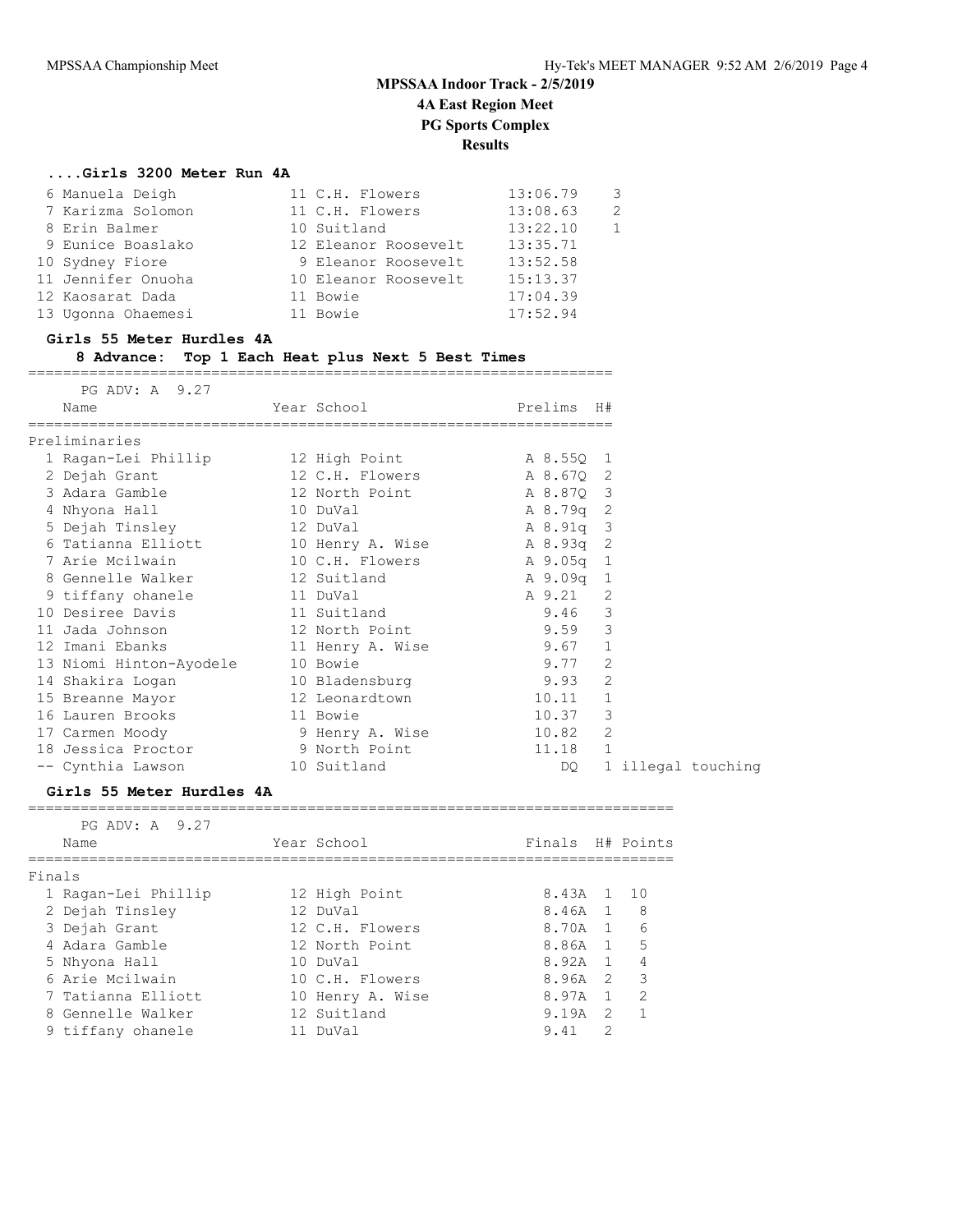## **Girls 4x200 Meter Relay 4A**

| PG ADV: A 1:49.39                                                |                                |    |           |
|------------------------------------------------------------------|--------------------------------|----|-----------|
| School                                                           | Finals                         |    | H# Points |
| ========<br>1 Suitland                                           | 1:46.94A                       | 2  | 10        |
| 1) Naimah Duckett 10                                             | 2) Tiana Frierson 12           |    |           |
| 3) Syparia Harris 12                                             | 4) Gennelle Walker 12          |    |           |
| 2 Eleanor Roosevelt                                              | 1:47.16A                       | 2  | 8         |
| 1) Safarya Cheadle 11                                            | 2) Abriana Ingram 11           |    |           |
| 3) Jazmine Thomas 11                                             | 4) Ayana Williams 12           |    |           |
| 3 North Point                                                    | 1:48.07A                       | 2  | 6         |
| 1) Lauryn Lewis 12                                               | 2) Jacquelyn Person 10         |    |           |
| 3) Taylor Poole 11                                               | 4) Jasmine Forbes 12           |    |           |
| 4 C.H. Flowers                                                   | 1:48.64A                       | 2  | 5         |
| 1) KeAsya Grier 10                                               | 2) Indiyah Taylor 10           |    |           |
| 3) Kayla Myers 10                                                | 4) Anissa Bernard 10           |    |           |
| 5 Henry A. Wise                                                  | 1:48.95A                       | 2  | 4         |
| 1) Saniya Simmons 9                                              | 2) Hadassah Hampton 12         |    |           |
| 3) Tahmi Washington 12                                           | 4) Carmen Moody 9              |    |           |
| 6 DuVal                                                          | 1:49.00A                       | 2  | 3         |
| 1) Ijeoma Asonye 12                                              | 2) Paulina Molina 12           |    |           |
| 3) Dejah Tinsley 12<br>7 Bowie                                   | 4) Ogechi Umekwe 10<br>1:50.42 | 1  | 2         |
| 1) Diana Starkey 10                                              | 2) Dianna Koger 10             |    |           |
| 3) Lauren Brooks 11                                              | 4) Angel Washington 10         |    |           |
| 8 Leonardtown                                                    | 1:51.79                        | 1  | 1         |
| 1) Breanne Mayor 12                                              | 2) Tyler Vallandingham 10      |    |           |
| 3) Ella Muja 11                                                  | 4) Sam Abell 9                 |    |           |
| 9 Parkdale                                                       | 1:52.26                        | 1  |           |
| 1) Adekansola Adewami 11                                         | 2) Olabisi Falana 12           |    |           |
| 3) Sonah Bundu 10                                                | 4) Aniyah Jeter 10             |    |           |
| 10 Bladensburg                                                   | 1:55.01                        | 1  |           |
| 1) Abigail Ofori 12                                              | 2) Saida Bangura 11            |    |           |
| 3) Faith Hailey 10                                               | 4) Shakira Logan 10            |    |           |
| 11 Laurel                                                        | 1:56.32                        | 1  |           |
| 1) Grace Afful 10                                                | 2) Jocelyn Avent 10            |    |           |
| 3) Eryn Jameson 11                                               | 4) Kennedy Tyme 11             |    |           |
| Girls 4x400 Meter Relay 4A<br>---------------------------------- |                                |    |           |
| PG ADV: A 4:13.35                                                |                                |    |           |
| School                                                           | Finals H# Points               |    |           |
| 1 C.H. Flowers                                                   | 4:06.92A                       | 2. | 10        |
| 1) Indiyah Taylor 10                                             | 2) Dejah Grant 12              |    |           |
| 3) Miracel Ephraim 10                                            | 4) Javon Watts 11              |    |           |
| 2 DuVal                                                          | $4:08.73A$ 2                   |    | 8         |
| 1) Ijeoma Asonye 12                                              | 2) Ogechi Umekwe 10            |    |           |
| 3) Dejah Tinsley 12                                              | 4) shaunda braveboy 12         |    |           |
| 3 Leonardtown                                                    | 4:12.43A                       | 2  | 6         |
| 1) Parker O'Brien 9                                              | 2) Megan St. Laurent 11        |    |           |
| 3) Kristina Kowalik 12                                           | 4) Renee Nosko 12              |    |           |
| 4 Suitland                                                       | 4:12.64A                       | -2 | 5         |
| 1) Naimah Duckett 10                                             | 2) Tiana Frierson 12           |    |           |

3) Syparia Harris 12 4) Gennelle Walker 12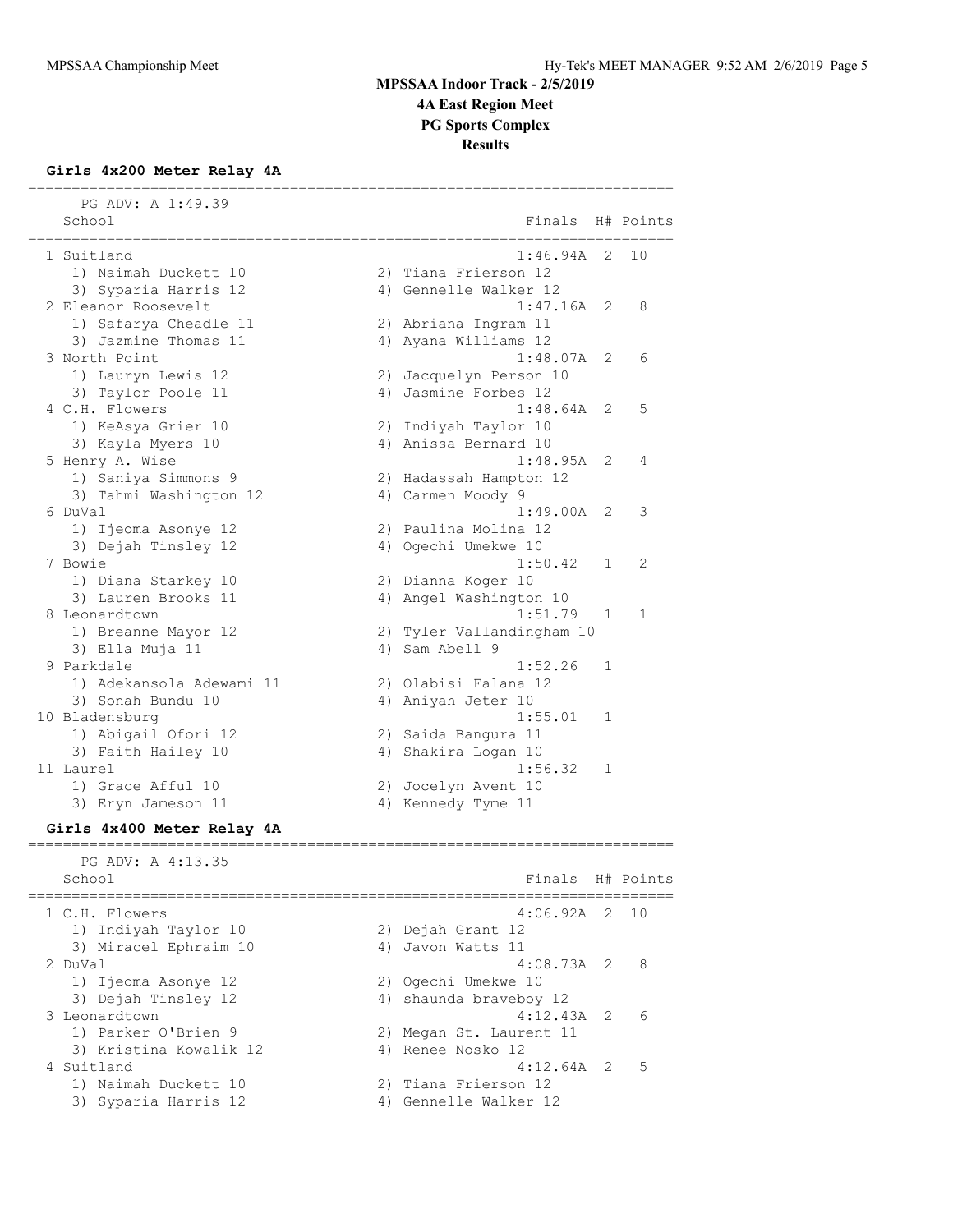## **....Girls 4x400 Meter Relay 4A**

| 5 Henry A. Wise         | 4:14.14                 | $\mathcal{L}$  | $\overline{4}$ |
|-------------------------|-------------------------|----------------|----------------|
| 1) Hadassah Hampton 12  | 2) Jordan Mozie 10      |                |                |
| 3) Kamille Graham 11    | 4) Taylor Jones 12      |                |                |
| 6 North Point           | 4:16.75                 | $\mathbf{1}$   | 3              |
| 1) Lauryn Lewis 12      | 2) Gabrielle Collins 12 |                |                |
| 3) Camille Dickerson 10 | 4) Jasmine Forbes 12    |                |                |
| 7 Bowie                 | 4:28.43                 | $\mathbf{1}$   | $\overline{2}$ |
| 1) Diana Starkey 10     | 2) Dianna Koger 10      |                |                |
| 3) Lauren Brooks 11     | 4) Mariama Bah 11       |                |                |
| 8 Eleanor Roosevelt     | 4:31.27                 | 2              | $\mathbf{1}$   |
| 1) Courtney Robinson 12 | 2) Abriana Ingram 11    |                |                |
| 3) Jazmine Thomas 11    | 4) Ayana Williams 12    |                |                |
| 9 Bladensburg           | 4:34.27                 | $\mathbf{1}$   |                |
| 1) Idorenyin Inyang 10  | 2) Jasmine Johnson 12   |                |                |
| 3) Saida Bangura 11     | 4) Faith Hailey 10      |                |                |
| 10 Laurel               | 4:34.61                 | $\overline{1}$ |                |
| 1) Grace Afful 10       | 2) Eryn Jameson 11      |                |                |
| 3) Maureen Nkansah 9    | 4) Leslie Frimpong 10   |                |                |

 3) Maureen Nkansah 9 4) Leslie Frimpong 10 **Girls 4x800 Meter Relay 4A** ======================================================================= PG ADV: A 10:07.40 School Finals Points Assembly Points Points Points Points Points Points Points Points Points Points Points Points Points Points Points Points Points Points Points Points Points Points Points Points Points Points Points Poi ======================================================================= 1 Leonardtown 9:47.43A 10 1) Parker O'Brien 9 2) Renee Nosko 12 3) Nelle Ray 10 4) Emily Snyder 11 2 Henry A. Wise 10:04.49A 8 1) Jordan Mozie 10 2) Dacoda Lyons 9 3) Aalayah Harrod 9  $\hskip1cm$  4) Taylor Jones 12 3 C.H. Flowers 10:28.18 6 1) Jaylene Okunola 10 2) Mayler Bolds 11 3) Manuela Deigh 11 4) Allanah Buller-Jarrett 10 4 Suitland 10:35.42 5 1) Amyra Turner 10 2) Erin Balmer 10 3) Kiara Lee 9 4) Diamond Derr 12 5 North Point 10:48.61 4 1) Caila Coates 12 2) Lena DeFilippo 10 3) Melissa Mason 9 4) Masia Vicente 11 6 Eleanor Roosevelt 11:07.54 3 1) Eunice Boasiako 12 2) Louisa Ellison 11 3) Nadia Suh 11 4) Sydney Fiore 9 7 DuVal 11:08.81 2 1) Nnenna Elekalachi 10 2) Fatima Drammeh 9 3) Emetem bezezuh 9 4) shaunda braveboy 12 8 Laurel 12:08.21 1 1) Mikayla Fadlin 10 2) Regine Septus 11 3) Blessing Omoniyi 10 4) Leslie Frimpong 10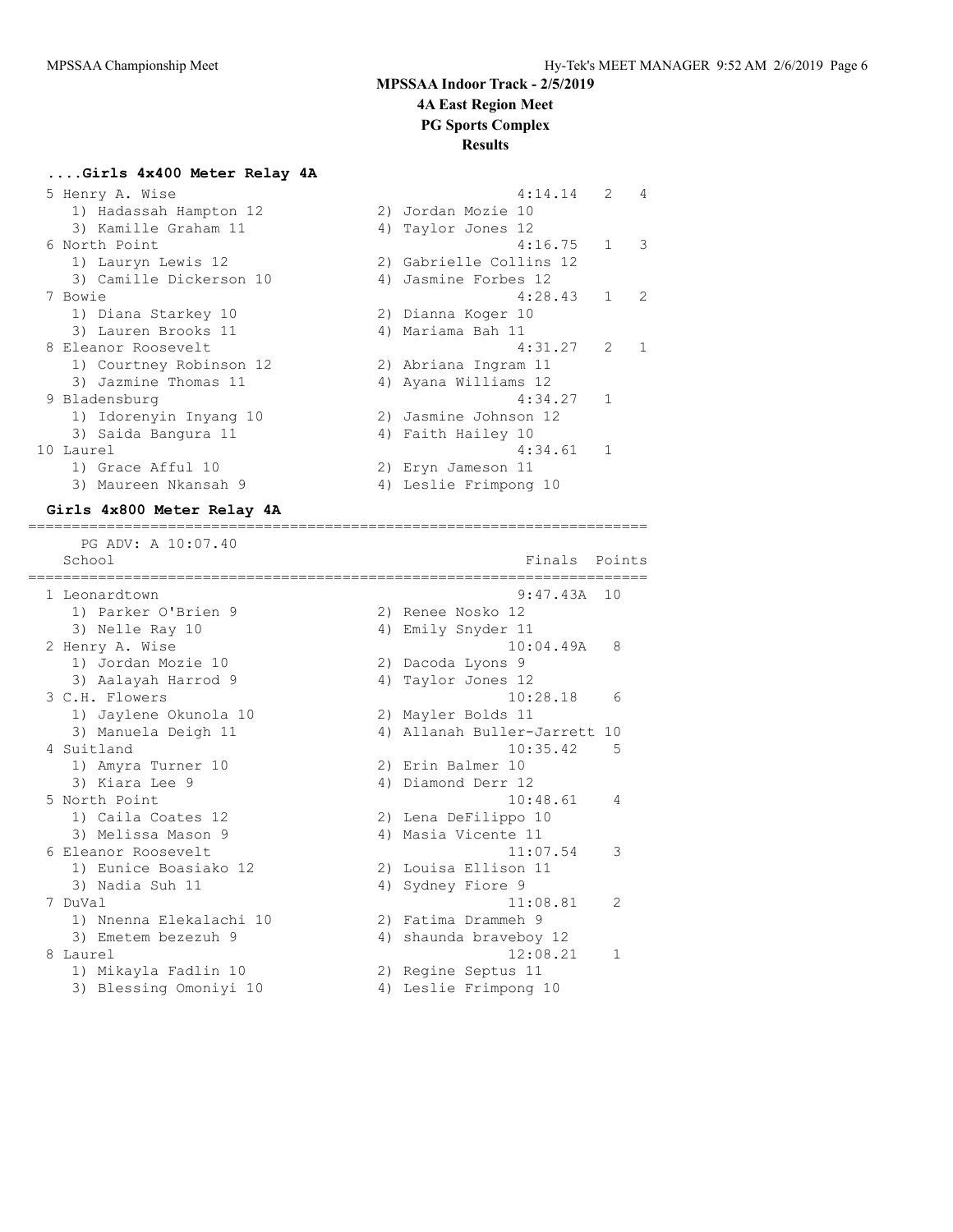**Girls High Jump 4A**

| $PG$ ADV: $A$ 4-10<br>Name                                                                                |  | Year School                                                                        | Finals Points |      |
|-----------------------------------------------------------------------------------------------------------|--|------------------------------------------------------------------------------------|---------------|------|
|                                                                                                           |  |                                                                                    |               |      |
| 1 Dejah Grant<br>$4-04$ $4-06$ $4-08$ $4-10$ $5-00$ $5-02$ $5-04$<br>PPP PPP PPP PPP 0 XO XXX             |  | 12 C.H. Flowers                                                                    | $5-02.00A$ 10 |      |
| 2 Ayana Williams 12 Eleanor Roosevelt 4-10.00A 7<br>$4-04$ $4-06$ $4-08$ $4-10$ $5-00$<br>PPP O XO XO XXX |  |                                                                                    |               |      |
| 2 tiffany ohanele 11 DuVal<br>$4-04$ $4-06$ $4-08$ $4-10$ $5-00$                                          |  |                                                                                    | $4-10.00A$ 7  |      |
| PPP XO O XO XXX<br>4 Kamille Graham<br>$4-04$ $4-06$ $4-08$ $4-10$ $5-00$<br>PPP 0 0 XXO XXX              |  | 11 Henry A. Wise 4-10.00A                                                          |               | 5    |
| 5 Dori'an Cheney 11 North Point<br>$4-04$ $4-06$ $4-08$ $4-10$                                            |  |                                                                                    | $4 - 08$ .00  | 4    |
| 0 0 0 XXX<br>6 Maddie Argobright 11 Leonardtown<br>$4-04$ $4-06$ $4-08$ $4-10$<br>O O XO XXX              |  |                                                                                    | $4 - 08.00$   | 3    |
| 7 Anissa Bernard<br>$4 - 04$ $4 - 06$ $4 - 08$<br>O O XXX                                                 |  | 10 C.H. Flowers 4-06.00                                                            |               | 1.50 |
| 7 Tatianna Elliott<br>$4 - 04$ $4 - 06$ $4 - 08$<br>PPP OXXX                                              |  | 10 Henry A. Wise 4-06.00 1.50                                                      |               |      |
| 9 Jessica Speight<br>$4-04$ $4-06$ $4-08$<br>XXO XO XXX                                                   |  | 11 Henry A. Wise                                                                   | $4 - 06.00$   |      |
| 10 Megan St. Laurent 11 Leonardtown<br>$4 - 04$ $4 - 06$ $4 - 08$<br>PPP XXO XXX                          |  |                                                                                    | $4 - 06.00$   |      |
| 11 Niomi Hinton-Ayodele 10 Bowie<br>$4 - 04$ $4 - 06$<br>O XXX                                            |  |                                                                                    | $4 - 04$ .00  |      |
| 11 Arie Mcilwain<br>$4 - 04$ $4 - 06$<br>O XXX                                                            |  | 10 C.H. Flowers 4-04.00                                                            |               |      |
| -- Raniya Washington<br>$4 - 04$<br>XXX                                                                   |  | 9 North Point                                                                      | ΝH            |      |
| -- Shakira Logan<br>$4 - 04$<br>XXX                                                                       |  | 10 Bladensburg                                                                     | ΝH            |      |
| Girls Shot Put 4A<br>===========================                                                          |  |                                                                                    |               |      |
| PG ADV: A 33-00<br>Name                                                                                   |  | Year School                                                                        | Finals Points |      |
| 1 Shantia Creek-Barrett 11 North Point                                                                    |  | ;==============================<br>36-05.50 32-11.25 30-05.50 35-02.25 34-00 34-02 | 36-05.50A     | 10   |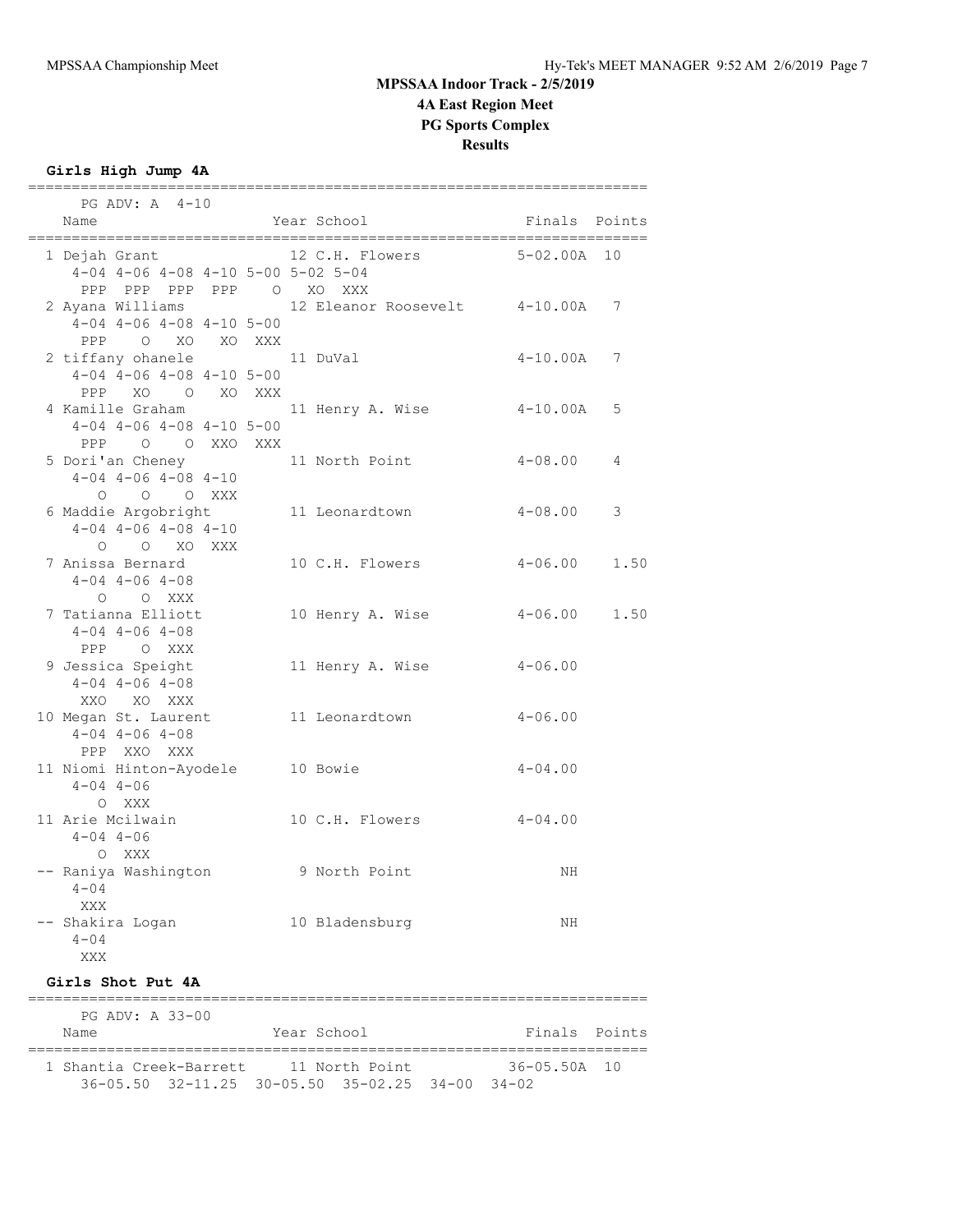## **....Girls Shot Put 4A**

|                                  | 2 Tatianna Elliott 10 Henry A. Wise 36-00.50A 8                                                                                  |  |
|----------------------------------|----------------------------------------------------------------------------------------------------------------------------------|--|
|                                  | 35-01.50 36-00.50 35-06.50 33-10 35-02.75 35-10                                                                                  |  |
|                                  |                                                                                                                                  |  |
|                                  | 3 Mehkya Jones<br>30-11.50 33-08 33-04.50 32-00.75 31-02 FOUL<br>4 Marie Abongwa<br>32-01.75 31-06.50 26-08 27-10 21-07 29-06.50 |  |
|                                  |                                                                                                                                  |  |
|                                  |                                                                                                                                  |  |
|                                  | 5 Kamille Graham 11 Henry A. Wise 30-07.50 4<br>30-07.50 29-01.25 FOUL 26-07 25-10.25 FOUL                                       |  |
|                                  |                                                                                                                                  |  |
|                                  | 6 Tahmi Washington<br>26-09.50 21-01.75 26-10.50 25-02.50 25-01.50 30-03                                                         |  |
|                                  |                                                                                                                                  |  |
|                                  |                                                                                                                                  |  |
|                                  | 26-08.25 25-04.25 22-08.25 29-07.25 26-05.25 28-05                                                                               |  |
|                                  | 8 Jennifer Opara 10 C.H. Flowers 28-06.00 1                                                                                      |  |
|                                  | 27-02 26-11.25 28-06 24-10.75 24-10 26-11                                                                                        |  |
|                                  | 9 Ozioma Ahaghotu 9 C.H. Flowers 27-08.75<br>26-09.25 27-08.75 24-01 25-06.75 24-06.50 24-02.25                                  |  |
|                                  |                                                                                                                                  |  |
|                                  | 10 Katie O'Roark 10 Leonardtown 26-04.00                                                                                         |  |
|                                  | 25-03.50 21-07 26-04<br>11 Naimah Patterson 10 Suitland 25-06.00                                                                 |  |
|                                  |                                                                                                                                  |  |
|                                  | 24-08.75 22-06 25-06<br>23-05.50 24-06 22-00.50<br>23-05.50 24-06 22-00.50                                                       |  |
|                                  |                                                                                                                                  |  |
|                                  |                                                                                                                                  |  |
|                                  | 13 Tiara Claggett 10 DuVal 24-00.00                                                                                              |  |
| $22 - 09$ $23 - 06.50$ $24 - 00$ |                                                                                                                                  |  |
|                                  | 14 Niomi Hinton-Ayodele 10 Bowie 23-10.00                                                                                        |  |
| 23-03 23-10 20-10.75             |                                                                                                                                  |  |
|                                  | 15 Thelma Amagho 10 Parkdale 23-01.00                                                                                            |  |
| 23-01 22-03 22-05.50             |                                                                                                                                  |  |
| 16 Olivia Pope                   | 11 Parkdale 22-02.00                                                                                                             |  |
| $21 - 01$ $22 - 02$ $20 - 09$    |                                                                                                                                  |  |
|                                  | 17 Sumurah Sule 12 Laurel 19-05.00<br>19-02.50 18-11.25 19-05                                                                    |  |
| 19-02.50 18-11.25 19-05          |                                                                                                                                  |  |

### **Boys 55 Meter Dash 4A**

**8 Advance: Top 1 Each Heat plus Next 5 Best Times**

| PG ADV: A 6.73      |                      |                 |    |         |
|---------------------|----------------------|-----------------|----|---------|
| Name                | Year School          | Prelims         | H# |         |
| Preliminaries       |                      |                 |    |         |
| 1 Adetomiwa Adebayo | 12 DuVal             | A 6.540 1       |    |         |
| 2 Taheer Pierce     | 12 Henry A. Wise     | A 6.62Q 2       |    |         |
| 3 Joshua Ajayi      | 10 Bowie             | A 6.65Q 3 6.650 |    |         |
| 4 Christian Gray    | 12 Suitland          | A 6.65q 1 6.643 |    |         |
| 5 Brandon Nya       | 11 Bowie             | A 6.67q 3       |    |         |
| 6 Avery Myles       | 12 Henry A. Wise     | A 6.69q 1       |    |         |
| 7 Malchai Pankey    | 12 Eleanor Roosevelt | A 6.70q 3       |    |         |
| 8 Edward Boateng    | 11 DuVal             | A 6.72q         | 2  |         |
| 9 Khalid Hornsby    | 10 Eleanor Roosevelt | 6.75            |    | 3 6.748 |
| 10 Melvin Crenshaw  | 10 C.H. Flowers      | 6.75            |    | 1 6.749 |
| 11 Matthew Sorey    | 11 C.H. Flowers      | 6.76            | 2  |         |
| 12 Laurenz Colbert  | 10 Eleanor Roosevelt | 6.77            |    | 2 6.761 |
| 13 Joshua Stevenson | 12 Parkdale          | 6.77            |    | 1 6.767 |
| 14 Kroy Myers       | 10 North Point       | 6.79            | 1  |         |
|                     |                      |                 |    |         |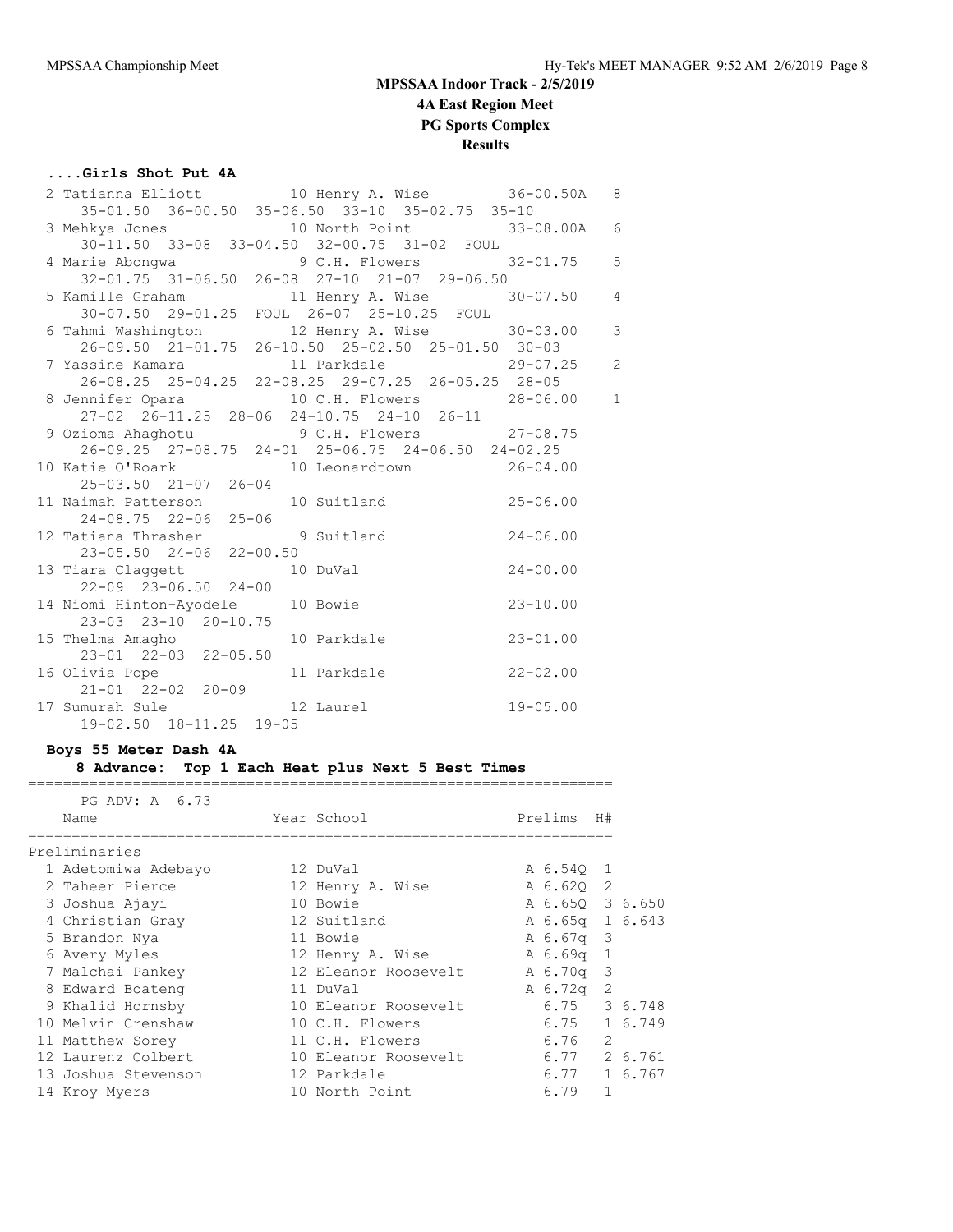## **....Boys 55 Meter Dash 4A**

| 15 Khalil Brooks    | 12 Suitland        | 6.81 | -2            |
|---------------------|--------------------|------|---------------|
| 16 Jalil Farooq     | 10 Henry A. Wise   | 6.82 | 3             |
| 17 James Williams   | 11 Bowie           | 6.84 | 2             |
| 18 Demarco Cuffey   | 10 North Point     | 6.92 | 1             |
| 19 Tavon Archer     | 12 Northwestern-PG | 6.94 | 1             |
| 20 Tristan Holliday | 10 DuVal           | 6.96 | -3            |
| 21 Ronald Williams  | 12 Suitland        | 6.97 | 3             |
| 22 Daryn Boden      | 12 Bladensburg     | 7.04 | 2             |
| 23 Howard Willis    | 12 North Point     | 7.23 | $\mathcal{P}$ |

#### **Boys 55 Meter Dash 4A**

#### ======================================================================= PG ADV: A 6.73

| Name                | Year School          | Finals Points |   |       |
|---------------------|----------------------|---------------|---|-------|
| Finals              |                      |               |   |       |
| 1 Taheer Pierce     | 12 Henry A. Wise     | $6.56A$ 10    |   |       |
| 2 Adetomiwa Adebayo | 12 DuVal             | 6.58A         | 8 |       |
| 3 Brandon Nya       | 11 Bowie             | 6.62A         | 6 |       |
| 4 Christian Gray    | 12 Suitland          | 6.64A         | 5 |       |
| 5 Joshua Ajayi      | 10 Bowie             | 6.69A         | 4 | 6.684 |
| 6 Avery Myles       | 12 Henry A. Wise     | 6.69A         | 3 | 6.688 |
| 7 Edward Boateng    | 11 DuVal             | 6.70A         | 2 |       |
| 8 Malchai Pankey    | 12 Eleanor Roosevelt | 6.74          |   |       |
|                     |                      |               |   |       |

### **Boys 300 Meter Dash 4A**

| PG ADV: A 36.91<br>Name<br>;=================================== | Year School<br>=============================== | Finals H# Points |                |                |
|-----------------------------------------------------------------|------------------------------------------------|------------------|----------------|----------------|
| 1 Taheer Pierce                                                 | 12 Henry A. Wise                               | 34.43A           | $\overline{4}$ | 10             |
| 2 Adetomiwa Adebayo                                             | 12 DuVal                                       | 35.13A 4         |                | 8              |
| 3 Brandon Nya                                                   | 11 Bowie                                       | 35.71A 4         |                | 6              |
| 4 Avery Myles                                                   | 12 Henry A. Wise 35.91A 3                      |                  |                | 5              |
| 5 Tyrenson Terry                                                | 12 Eleanor Roosevelt                           | 35.94A 4         |                | 4              |
| 6 Oumar Balde                                                   | 9 Bowie                                        | $36.45A$ 2       |                | 3              |
| 7 Laurenz Colbert                                               | 10 Eleanor Roosevelt                           | 36.49A 3         |                | $\overline{2}$ |
| 8 Kroy Myers                                                    | 10 North Point                                 | $36.52A$ 3       |                | $\mathbf{1}$   |
| 9 Edward Boateng                                                | 11 DuVal                                       | 36.77A           | $\overline{4}$ |                |
| 10 Dorian Strong                                                | 11 Henry A. Wise                               | 36.83A           | 3              |                |
| 11 James Pringle                                                | 12 Eleanor Roosevelt                           | 37.10            | 3              |                |
| 12 Donnell Carter                                               | 12 North Point                                 | 37.15            | 4              |                |
| 13 Jemuel Cypress                                               | 12 C.H. Flowers                                | 37.89            | $\mathbf{1}$   |                |
| 14 Joseph Collins                                               | 12 Suitland                                    | 37.90            | 3              |                |
| 15 Wesley Dogan                                                 | 12 North Point                                 | 37.99            | $\overline{2}$ |                |
| 16 Tristan Shannon                                              | 11 C.H. Flowers                                | 38.21            | $\mathbf 1$    |                |
| 17 Markus Smith                                                 | 11 Laurel                                      | 38.33            | $\overline{2}$ |                |
| 18 Tristan Holliday                                             | 10 DuVal                                       | 38.36            | $\mathbf{1}$   |                |
| 19 Marcus Jones                                                 | 9 Laurel                                       | 38.55            | $\mathbf{1}$   |                |
| 20 William Leach                                                | 12 Suitland                                    | 38.99            | $\mathbf{1}$   |                |
| 21 Michael Bethune                                              | 10 Laurel                                      | 39.40            | $\mathfrak{D}$ |                |
| 22 Sterling Wilson                                              | 12 Bowie                                       | 42.16            | $\overline{2}$ |                |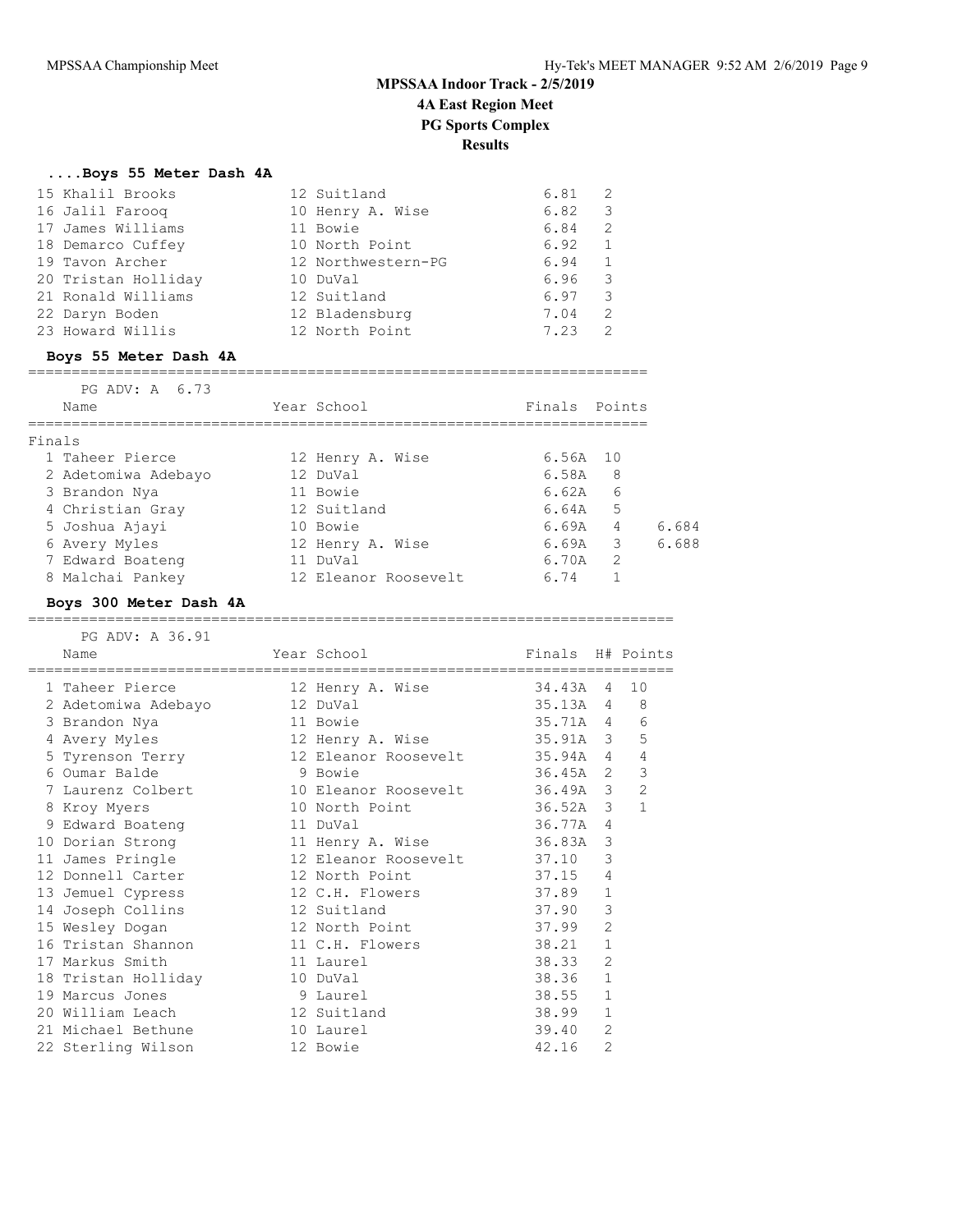#### **Boys 500 Meter Run 4A**

 PG ADV: A 1:08.72 Name The Year School Finals H# Points ========================================================================== 1 Taveon Pierce 9 Henry A. Wise 1:07.69A 4 10 2 Joshua Edmonds 10 Henry A. Wise 1:07.71A 4 8 3 James Warner 12 North Point 1:07.82A 4 6 4 Sohbhan Hussain 12 DuVal 1:08.89 3 5 5 Calvin Mason 12 North Point 1:08.90 4 4 6 Jayden Ford 12 Suitland 1:09.31 3 3 7 Tyrek Russell 12 DuVal 1:09.68 3 2 8 Emmanuel James 12 C.H. Flowers 1:10.79 2 1 9 Jamil Perry 11 Bowie 1:11.40 2 10 Marcus Browne 12 Eleanor Roosevelt 1:11.84 2 11 Kai Holt 11 Leonardtown 1:11.90 4 12 gabriel assan 11 DuVal 1:13.13 3 13 Dewayne Heard-Perry 10 Leonardtown 1:13.62 2 14 Arnel Heathington 9 North Point 1:13.75 2 15 Tommy Martin 10 Parkdale 1:14.09 1 16 Michael Abdul-Majid 12 Northwestern-PG 1:14.45 1 17 Harry Goodman 11 Bladensburg 1:15.26 1 18 Mason Baugh 12 Bowie 1:16.43 1 19 Chief Bentil 9 Laurel 1:18.50 1 -- Dorian Strong 11 Henry A. Wise DNF 2 **Boys 800 Meter Run 4A** ==========================================================================

| PG ADV: A 2:03.69                                     |                                                         |                  |                |                |
|-------------------------------------------------------|---------------------------------------------------------|------------------|----------------|----------------|
| Name                                                  | Year School                                             | Finals H# Points |                |                |
| ==================================<br>1 Devion Bryant | =====================<br>$2:01.05A$ 2<br>11 North Point |                  |                | 10             |
| 2 Hector Matamoros                                    | 12 High Point                                           | $2:02.90A$ 2     |                | 8              |
| 3 Sohbhan Hussain                                     | 12 DuVal                                                | $2:03.04A$ 2     |                | 6              |
| 4 Matt Kosten                                         | 12 Leonardtown                                          | $2:04.41$ 2      |                | 5              |
| 5 Jayden Ford                                         | 12 Suitland                                             | $2:07.35$ 2      |                | $\sqrt{4}$     |
| 6 Phillip Reed                                        | 12 North Point                                          | 2:08.10          | $2^{\circ}$    | $\mathfrak{Z}$ |
| 7 Joe Nwadiaro                                        | 11 Laurel                                               | $2:08.49$ 1      |                | $\overline{2}$ |
| 8 Brandon Lewis                                       | 11 Eleanor Roosevelt 2:11.20                            |                  | $\overline{2}$ | $\mathbf{1}$   |
| 9 Chief Bentil                                        | 9 Laurel                                                | 2:11.54          | $\overline{2}$ |                |
| 10 Roland Agyemang                                    | 12 Laurel                                               | 2:11.94          | $\mathbf{1}$   |                |
| 11 gabriel assan                                      | 11 DuVal                                                | 2:12.50          | $\overline{2}$ |                |
| 12 Zach Palma                                         | 10 Leonardtown                                          | 2:14.79          | $\mathbf{1}$   |                |
| 13 Dominique Olin                                     | 10 Bowie                                                | 2:15.26          | $\mathbf{1}$   |                |
| 14 Cameron McMillion                                  | 10 DuVal                                                | 2:15.81          | $\mathbf{1}$   |                |
| 15 Kwesi Easton                                       | 12 Eleanor Roosevelt 2:16.48                            |                  | $\mathbf{1}$   |                |
| 16 Quinton Edwards                                    | 10 Bowie                                                | 2:17.73          | $\mathbf{1}$   |                |
| 17 Addo Davies                                        | 11 C.H. Flowers 2:19.43                                 |                  | $\mathbf{1}$   |                |
| 18 Brandon Jones                                      | 10 Suitland                                             | 2:21.60          | $\overline{2}$ |                |
| 19 Khalil Gomez                                       | 10 Henry A. Wise                                        | 2:22.23          | $\mathbf{1}$   |                |
| 20 Jaylen Coates                                      | 10 North Point                                          | 2:40.72          | $\mathbf{1}$   |                |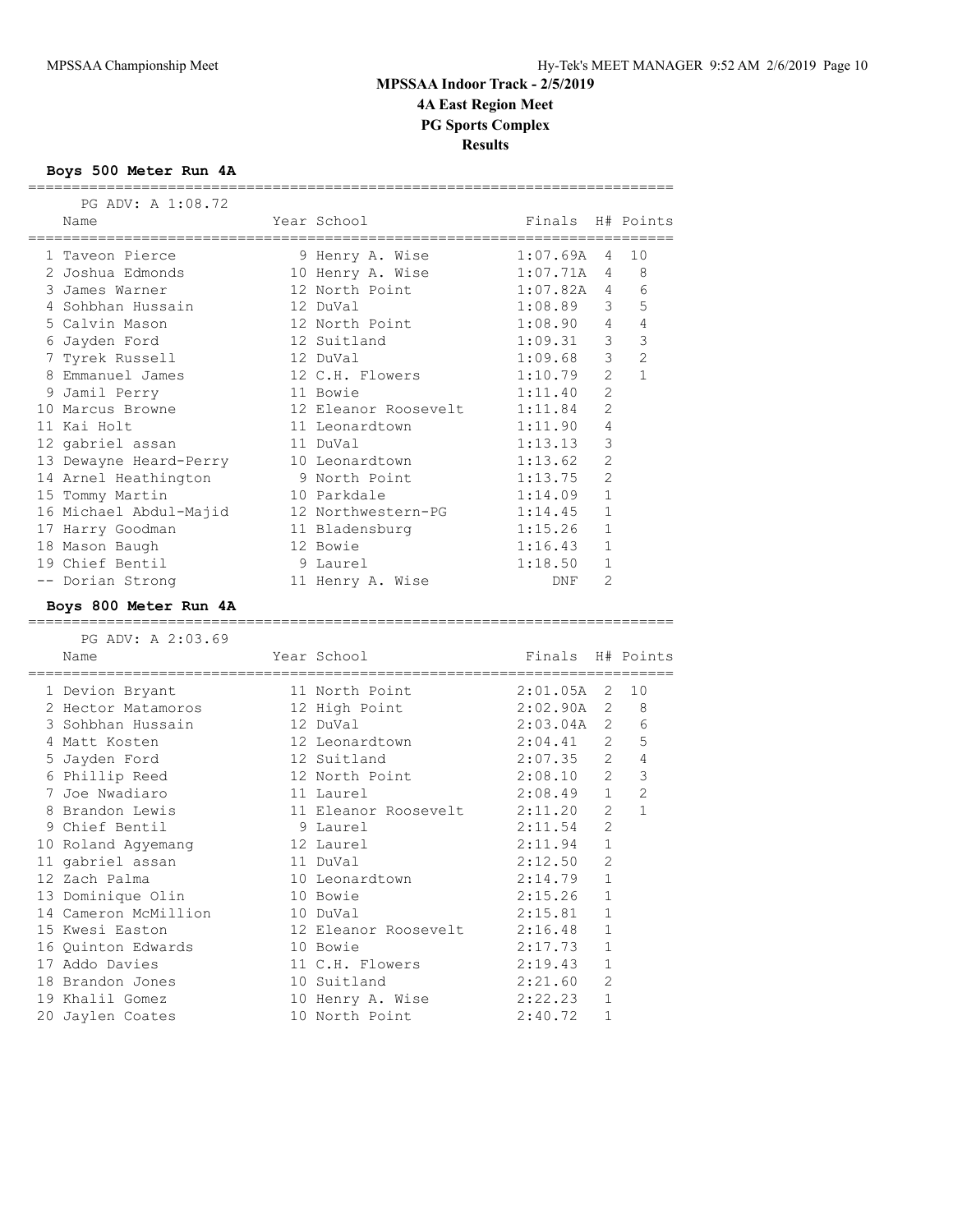## **Boys 1600 Meter Run 4A**

| PG ADVI A 4100.94<br>Name<br>====================================== | Year School<br>======================== | Finals  |                | H# Points      |
|---------------------------------------------------------------------|-----------------------------------------|---------|----------------|----------------|
| 1 Jafar Hussen                                                      | 11 Parkdale                             | 4:38.86 | 2              | 10             |
| 2 Devion Bryant                                                     | 11 North Point                          | 4:41.04 | 2              | 8              |
| 3 Brandon Lewis                                                     | 11 Eleanor Roosevelt                    | 4:41.93 | $\overline{2}$ | 6              |
| 4 Andrew Okon                                                       | 11 Eleanor Roosevelt 4:42.05            |         | $\overline{2}$ | 5              |
| 5 Phillip Reed                                                      | 12 North Point                          | 4:42.54 | $\overline{2}$ | $\overline{4}$ |
| 6 Tafari Stephenson                                                 | 10 Bowie                                | 4:48.13 | $\mathcal{L}$  | $\mathcal{S}$  |
| 7 Nick Grooms                                                       | 10 Leonardtown                          | 4:48.64 | $\overline{2}$ | $\overline{c}$ |
| 8 Hector Matamoros                                                  | 12 High Point                           | 4:50.59 | $\mathcal{L}$  | $\mathbf{1}$   |
| 9 Roberto Rodriquez                                                 | 10 Parkdale                             | 4:55.98 | $\overline{2}$ |                |
| 10 Brandon Grabenstein                                              | 11 Leonardtown                          | 4:57.40 | $\overline{2}$ |                |
| 11 Benno Wien                                                       | 9 Eleanor Roosevelt 4:59.07             |         | $\overline{2}$ |                |
| 12 Brendan Woodworth                                                | 12 Leonardtown                          | 5:08.70 | $\mathbf{1}$   |                |
| 13 Jason Jimason                                                    | 10 C.H. Flowers                         | 5:12.99 | $\mathbf{1}$   |                |
| 14 Brian Lonon                                                      | 10 Suitland                             | 5:17.90 | $\mathbf{1}$   |                |
| 15 Jose Guzman                                                      | 10 DuVal                                | 5:17.91 | $\mathbf{1}$   |                |
| 16 Paul Joseph                                                      | 12 Bladensburg                          | 5:18.06 | $\mathbf{1}$   |                |
| 17 Levaughn Whitmore                                                | 9 Suitland                              | 5:18.80 | $\mathbf{1}$   |                |
| 18 Nahseem Adamson                                                  | 10 Suitland                             | 5:19.08 | $\mathbf{1}$   |                |
| 19 Khalil Wallace                                                   | 12 C.H. Flowers                         | 5:26.19 | $\mathbf{1}$   |                |
| 20 Emmanuel Achu                                                    | 11 Laurel                               | 5:26.27 | $\mathbf{1}$   |                |
| 21 Muhammed Alhwamdeh                                               | 11 Bowie                                | 5:35.80 | $\mathbf{1}$   |                |
| 22 Alan Macal                                                       | 12 Bladensburg                          | 5:41.49 | $\mathbf{1}$   |                |
| Boys 3200 Meter Run 4A                                              |                                         |         |                |                |
| PG ADV: A 10:03.74                                                  |                                         |         |                |                |

|    | Name                 | Year School          | Finals   |                | H# Points      |
|----|----------------------|----------------------|----------|----------------|----------------|
|    | 1 Jafar Hussen       | 11 Parkdale          | 10:09.91 | 2              | 10             |
|    | 2 Andrew Okon        | 11 Eleanor Roosevelt | 10:24.14 | 2              | 8              |
|    | 3 Brandon Lewis      | 11 Eleanor Roosevelt | 10:24.19 | 2              | 6              |
|    | 4 AJ Argobright      | 10 Leonardtown       | 10:44.58 | 2              | 5              |
|    | 5 Tafari Stephenson  | 10 Bowie             | 10:48.61 | 2              | 4              |
|    | 6 Roberto Rodriquez  | 10 Parkdale          | 10:52.83 | $\overline{2}$ | 3              |
|    | 7 Dyson Coley        | 10 Henry A. Wise     | 10:55.06 | 2              | $\overline{2}$ |
|    | 8 Rory Coll          | 10 Leonardtown       | 11:37.47 | $\mathfrak{L}$ | $\mathbf{1}$   |
|    | 9 Evan Murph         | 9 Leonardtown        | 11:42.63 | $\overline{2}$ |                |
|    | 10 Jason Jimason     | 10 C.H. Flowers      | 11:49.47 | $\mathbf{1}$   |                |
|    | 11 Jose Guzman       | 10 DuVal             | 12:15.25 | 1              |                |
|    | 12 Levaughn Whitmore | 9 Suitland           | 12:17.27 | $\mathbf{1}$   |                |
|    | 13 Tymon Stewart     | 11 Suitland          | 12:19.97 | 1              |                |
|    | 14 Adam Cullen       | 12 North Point       | 12:26.75 | $\mathbf{1}$   |                |
|    | 15 Emmanuel Achu     | 11 Laurel            | 12:32.88 | $\mathbf{1}$   |                |
|    | 16 Samuel Tiliksew   | 11 Laurel            | 12:37.36 | $\mathbf 1$    |                |
| 17 | Karon Hobbs          | 11 Suitland          | 13:20.36 | 1              |                |
|    | 18 Johan Campbell    | 10 Bowie             | 13:48.13 | $\mathbf{1}$   |                |
|    | 19 Mave Wellington   | 9 High Point         | 14:50.18 | 1              |                |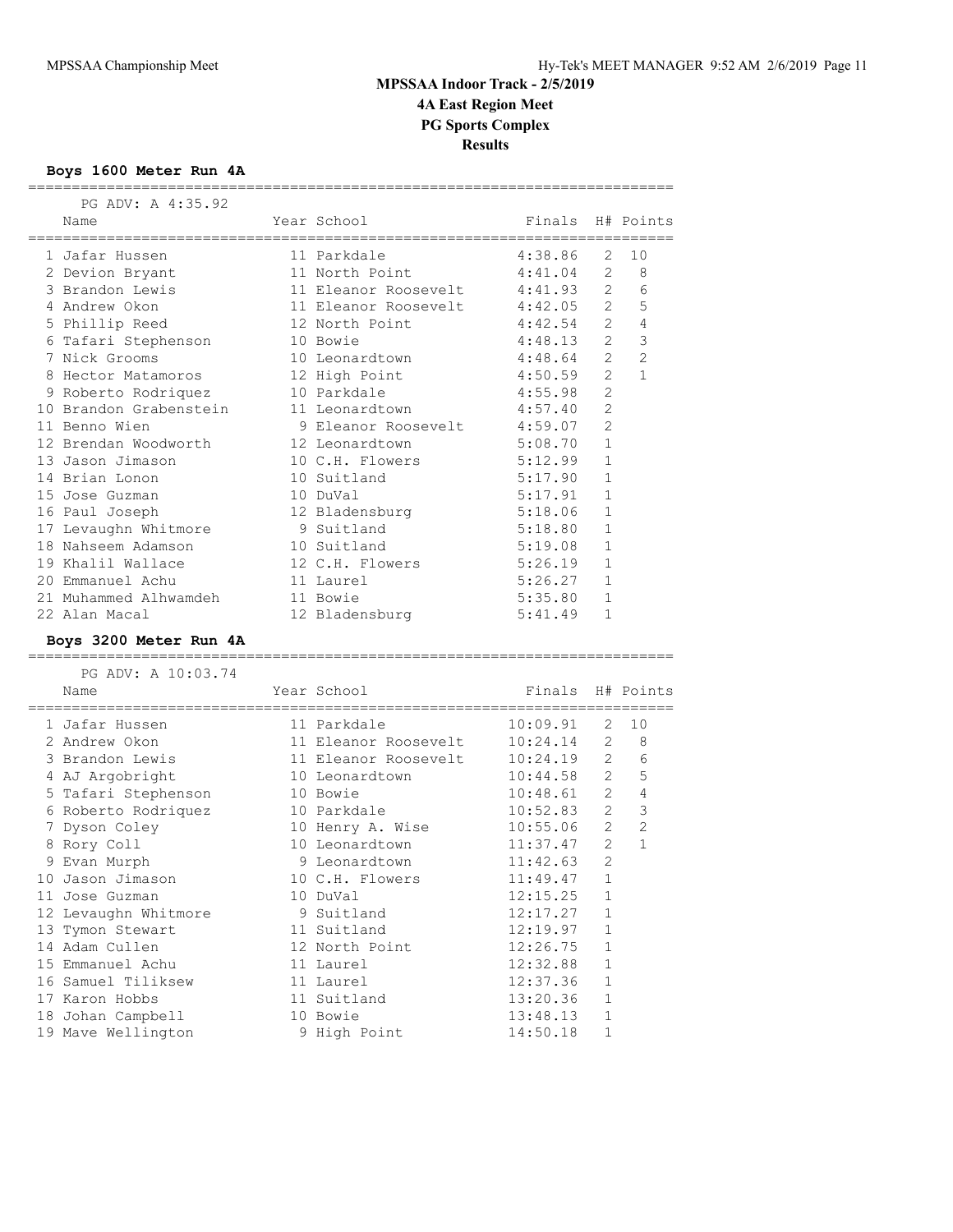**Boys 55 Meter Hurdles 4A**

| 8 Advance: Top 1 Each Heat plus Next 5 Best Times |  |  |  |  |
|---------------------------------------------------|--|--|--|--|
|                                                   |  |  |  |  |

| PG ADV: A 8.28           |                  |                   |                |
|--------------------------|------------------|-------------------|----------------|
| Name                     | Year School      | Prelims           | H#             |
|                          |                  |                   |                |
| Preliminaries            |                  |                   |                |
| 1 Adetomiwa Adebayo      | 12 DuVal         | A 7.56Q           | 3              |
| 2 Samuri Matthews        | 10 North Point   | A 8.070           | 2              |
| 3 Marquise Burks         | 10 Bowie         | A 8.200           | 1              |
| 4 Kareem Kelsick         | 12 Henry A. Wise | A 8.12q           | 2              |
| 5 Zachary Opon           | 12 Laurel        | A 8.28q           | 1              |
| 6 Khalil Brooks          | 12 Suitland      | 8.36q             | 3              |
| 7 Jamil Perry            | 11 Bowie         | 8.37q             | $\mathbf 1$    |
| 8 Rodney Gainous         | 11 Henry A. Wise | 8.40 <sub>q</sub> | 2              |
| 9 Isaac Ojo              | 11 Laurel        | 8.55              | 3              |
| 10 Morey Campbell        | 10 North Point   | 8.63              | $\mathbf{1}$   |
| 11 William Leach         | 12 Suitland      | 8.83              | $\mathbf{1}$   |
| 12 Victor Nwogu          | 10 C.H. Flowers  | 8.84              | 3              |
| 13 Latreil Wimberly      | 11 C.H. Flowers  | 8.92              | $\mathcal{P}$  |
| 14 Paulson Obiniyi       | 10 C.H. Flowers  | 9.00              | 3              |
| 15 Jon Ely               | 12 Leonardtown   | 9.49              | 1              |
| 16 Rowan McConvey        | 10 Leonardtown   | 9.83              | $\mathfrak{D}$ |
| 17 Stephen Aqyei         | 10 Laurel        | 10.38             | 3              |
| 18 Emerson Rodriguez     | 11 High Point    | 10.47             | $\mathcal{L}$  |
| Boys 55 Meter Hurdles 4A |                  |                   |                |

======================================================================= PG ADV: A 8.28

|        | Name                | Year School      | Finals Points |    |
|--------|---------------------|------------------|---------------|----|
|        |                     |                  |               |    |
| Finals |                     |                  |               |    |
|        | 1 Adetomiwa Adebayo | 12 DuVal         | 7.44A         | 10 |
|        | 2 Kareem Kelsick    | 12 Henry A. Wise | 7.69A         | 8  |
|        | 3 Zachary Opon      | 12 Laurel        | 7.98A         | 6  |
|        | 4 Samuri Matthews   | 10 North Point   | 8.01A         | 5  |
|        | 5 Khalil Brooks     | 12 Suitland      | 8.19A         | 4  |
|        | 6 Marquise Burks    | 10 Bowie         | 8.32          | 3  |
|        | 7 Rodney Gainous    | 11 Henry A. Wise | 8.38          | 2  |
|        | 8 Jamil Perry       | 11 Bowie         | 8.72          |    |
|        |                     |                  |               |    |

### **Boys 4x200 Meter Relay 4A**

| PG ADV: A 1:35.01<br>School | Finals H# Points      |   |
|-----------------------------|-----------------------|---|
| 1 Henry A. Wise             | $1:30.77A$ 2 10       |   |
| 1) Jalil Faroog 10          | 2) Kareem Kelsick 12  |   |
| 3) Taheer Pierce 12         | 4) Avery Myles 12     |   |
| 2 Bowie                     | $1:31.82A$ 2 8        |   |
| 1) Oumar Balde 9            | 2) Brandon Nya 11     |   |
| 3) Joshua Ajayi 10          | 4) Sterling Wilson 12 |   |
| 3 Eleanor Roosevelt         | $1:32.24A$ 2          | 6 |
| 1) Laurenz Colbert 10       | 2) Khalid Hornsby 10  |   |
| 3) Tyrenson Terry 12        | 4) Malchai Pankey 12  |   |
| Suitland                    | $1:33.12A$ 2          | 5 |
|                             |                       |   |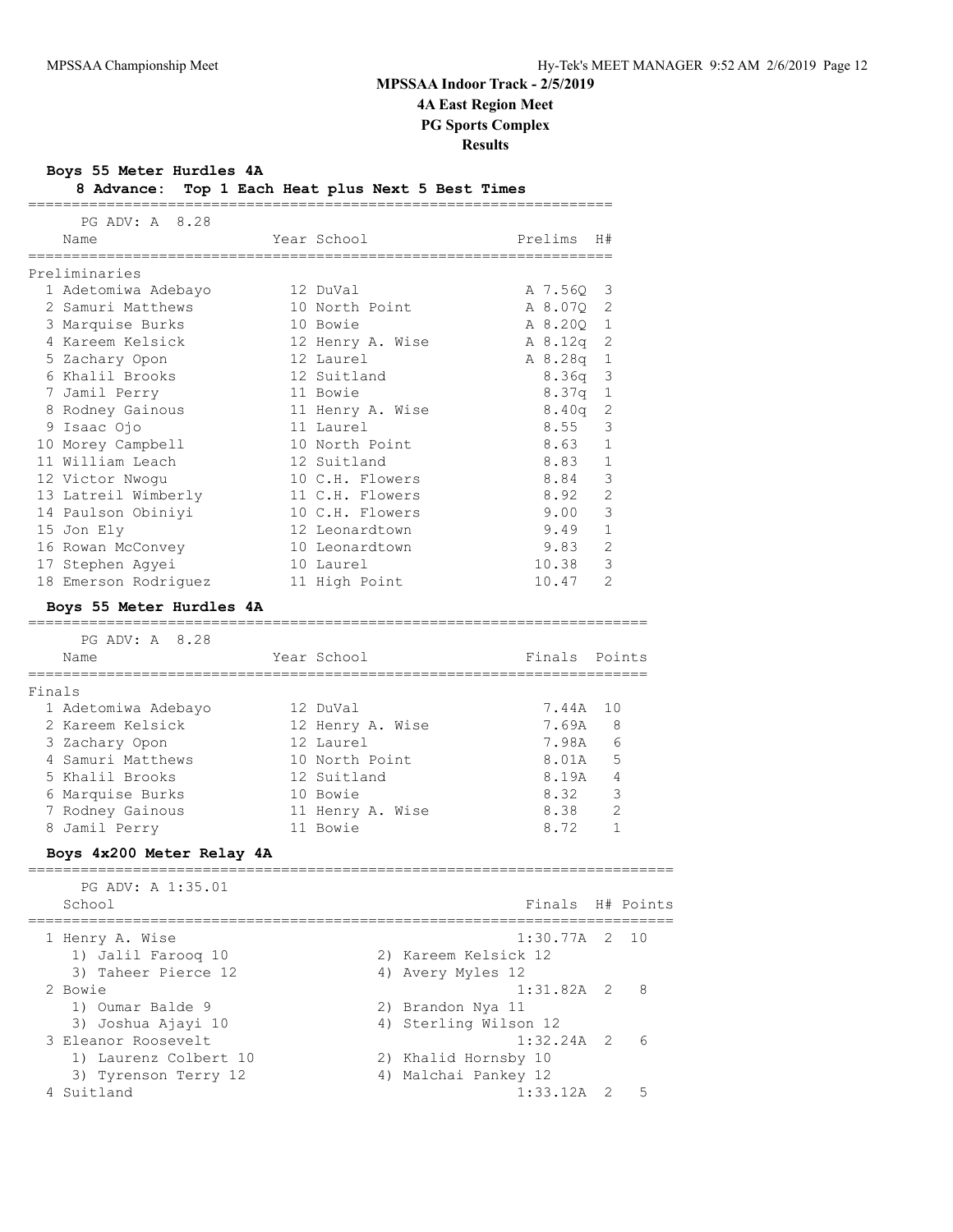## **....Boys 4x200 Meter Relay 4A**

| 1) Khalil Brooks 12       |    | 2) Joseph Collins 12  |                |
|---------------------------|----|-----------------------|----------------|
| 3) Christian Gray 12      |    | 4) William Leach 12   |                |
| 5 Laurel                  |    | $1:34.46A$ 1          |                |
| 1) Michael Bethune 10     |    | 2) Zachary Opon 12    |                |
| 3) Markus Smith 11        |    | 4) Marcus Jones 9     |                |
| 6 North Point             |    | $1:34.62A$ 2          |                |
| 1) Donnell Carter 12      |    | 2) Demarco Cuffey 10  |                |
| 3) Kroy Myers 10          |    | 4) Wesley Dogan 12    |                |
| 7 C.H. Flowers            |    | 1:35.66               | $\mathbf{1}$   |
| 1) Melvin Crenshaw 10     |    | 2) Jemuel Cypress 12  |                |
| 3) Matthew Sorey 11       |    | 4) Tristan Shannon 11 |                |
| 8 DuVal                   |    | 1:36.15               | $\overline{2}$ |
| 1) Edward Boateng 11      |    | 2) Brandon Kruah 10   |                |
| 3) Justice Quaino 11      |    | 4) Kayvon Raymond 10  |                |
| 9 Bladensburg             |    | 1:39.54               | $\mathbf{1}$   |
| 1) Jaiden Agbimbie 9      |    | 2) Daryn Boden 12     |                |
| 3) Djibril Diallo 12      |    | 4) Harry Goodman 11   |                |
| 10 Northwestern-PG        |    | 1:39.91               | 1              |
| 1) Tavon Archer 12        |    | 2) Shafiq Hassan 11   |                |
| 3) Michael Abdul-Majid 12 | 4) | Emmanuel Marfo 10     |                |

| 1) Khalil Brooks 12       |    | 2) Joseph Collins 12  |              |                |
|---------------------------|----|-----------------------|--------------|----------------|
| 3) Christian Gray 12      |    | 4) William Leach 12   |              |                |
| 5 Laurel                  |    | $1:34.46A$ 1          |              | $\overline{4}$ |
| 1) Michael Bethune 10     |    | 2) Zachary Opon 12    |              |                |
| 3) Markus Smith 11        |    | 4) Marcus Jones 9     |              |                |
| 6 North Point             |    | $1:34.62A$ 2 3        |              |                |
| 1) Donnell Carter 12      |    | 2) Demarco Cuffey 10  |              |                |
| 3) Kroy Myers 10          |    | 4) Wesley Dogan 12    |              |                |
| 7 C.H. Flowers            |    | 1:35.66               | $1 \quad 2$  |                |
| 1) Melvin Crenshaw 10     |    | 2) Jemuel Cypress 12  |              |                |
| 3) Matthew Sorey 11       |    | 4) Tristan Shannon 11 |              |                |
| 8 DuVal                   |    | 1:36.15               | $2^{\circ}$  | $\overline{1}$ |
| 1) Edward Boateng 11      |    | 2) Brandon Kruah 10   |              |                |
| 3) Justice Quaino 11      |    | 4) Kayvon Raymond 10  |              |                |
| 9 Bladensburg             |    | 1:39.54               | $\mathbf{1}$ |                |
| 1) Jaiden Aqbimbie 9      |    | 2) Daryn Boden 12     |              |                |
| 3) Djibril Diallo 12      | 4) | Harry Goodman 11      |              |                |
| 10 Northwestern-PG        |    | 1:39.91               | $\mathbf{1}$ |                |
| 1) Tavon Archer 12        |    | 2) Shafiq Hassan 11   |              |                |
| 3) Michael Abdul-Majid 12 | 4) | Emmanuel Marfo 10     |              |                |

#### **Boys 4x400 Meter Relay 4A** ==========================================================================

PG ADV: A 3:35.16

| School                |    | Finals                    |              | H# Points     |
|-----------------------|----|---------------------------|--------------|---------------|
| 1 North Point         |    | $3:27.99A$ 2 10           |              |               |
| 1) James Warner 12    |    | 2) Donnell Carter 12      |              |               |
| 3) Kroy Myers 10      |    | 4) Calvin Mason 12        |              |               |
| 2 Henry A. Wise       |    | $3:28.09A$ 2              |              | 8             |
| 1) Desmond Johnson 10 |    | 2) Kareem Kelsick 12      |              |               |
| 3) Taheer Pierce 12   |    | 4) Avery Myles 12         |              |               |
| 3 DuVal               |    | 3:35.46                   | 2            | 6             |
| 1) Edward Boateng 11  |    | 2) cameron wallace 10     |              |               |
| 3) gabriel assan 11   |    | 4) Cameron McMillion 10   |              |               |
| 4 Suitland            |    | 3:36.80                   | 2            | 5             |
| 1) Joseph Collins 12  |    | 2) Ronald Williams 12     |              |               |
| 3) Jayden Ford 12     |    | 4) Khalil Brooks 12       |              |               |
| 5 Laurel              |    | 3:40.36                   | 2            | 4             |
| 1) Michael Bethune 10 |    | 2) Marcus Jones 9         |              |               |
| 3) Toyeeb Kassim 11   |    | 4) Zachary Opon 12        |              |               |
| 6 C.H. Flowers        |    | 3:42.06                   | $\mathbf{1}$ | 3             |
| 1) Emmanuel James 12  |    | 2) Melvin Crenshaw 10     |              |               |
| 3) Tristan Shannon 11 |    | 4) Justin Clendenin 11    |              |               |
| 7 Leonardtown         |    | 3:45.21                   | 1            | $\mathcal{L}$ |
| 1) Nick Burch 12      |    | 2) Dewayne Heard-Perry 10 |              |               |
| 3) Nick Grooms 10     |    | 4) Kai Holt 11            |              |               |
| 8 Bladensburg         |    | 3:56.39                   | 1            | 1             |
| 1) Harry Goodman 11   |    | 2) Paul Joseph 12         |              |               |
| 3) Daryn Boden 12     |    | 4) Djibril Diallo 12      |              |               |
| 9 Northwestern-PG     |    | 4:05.26                   | 1            |               |
| 1) Tavon Archer 12    |    | 2) Michael Abdul-Majid 12 |              |               |
| 3) Emmanuel Marfo 10  | 4) | Shafiq Hassan 11          |              |               |
| -- Bowie              |    | DNF                       | 2            |               |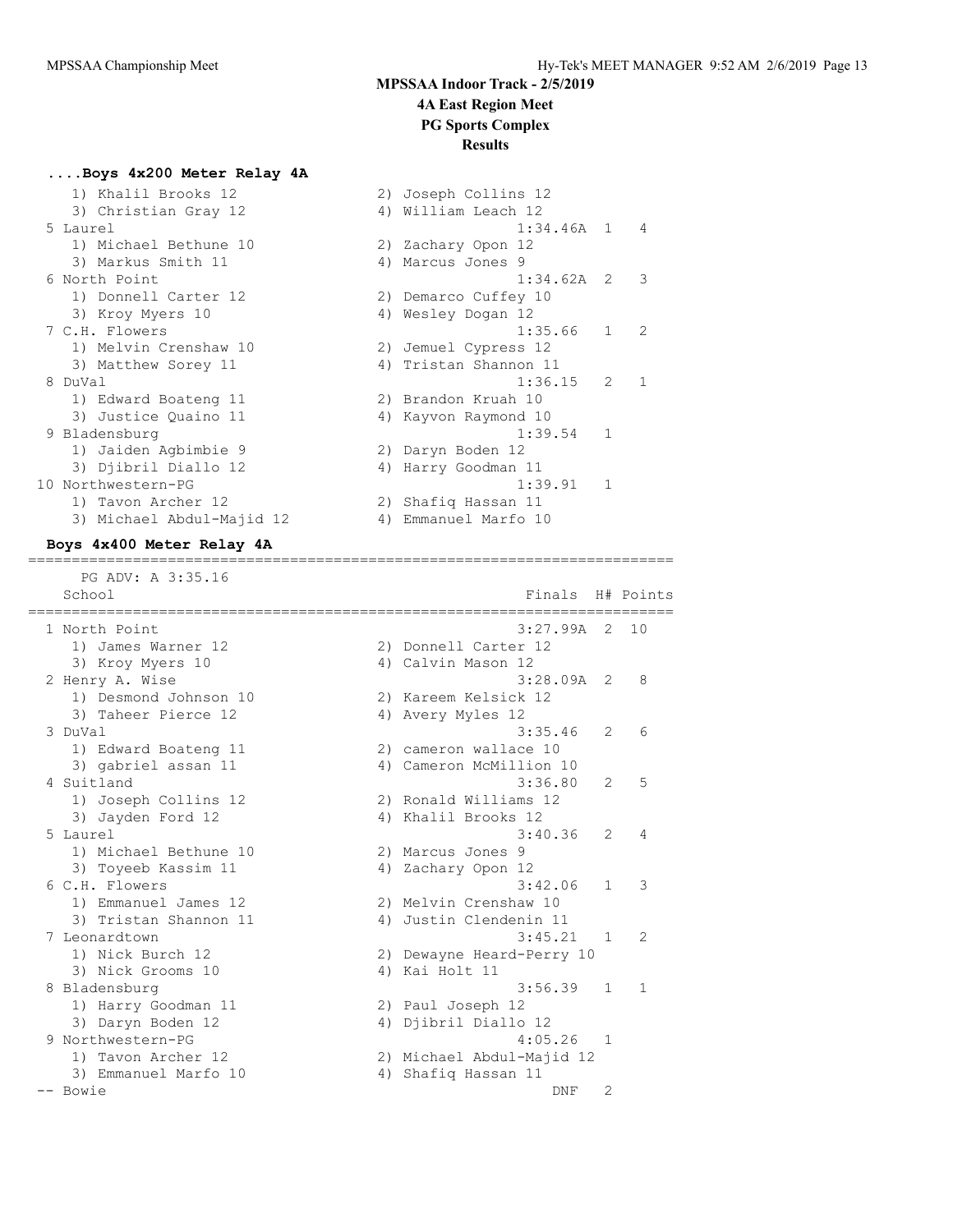### **....Boys 4x400 Meter Relay 4A**

| 1) Sterling Wilson 12 | 2) Brandon Nya 11 |
|-----------------------|-------------------|
| 3) Oumar Balde 9      | 4) Aju Kalu 12    |

#### **Boys 4x800 Meter Relay 4A** =======================================================================

 PG ADV: A 8:28.96 School Finals Points School Finals Points School Finals Points School Finals Points School Finals Points School ======================================================================= 1 DuVal 8:23.19A 10 1) Tyrek Russell 12 2) Sohbhan Hussain 12 3) Cameron McMillion 10 4) gabriel assan 11 2 North Point 8:23.26A 8 1) Devion Bryant 11 2) Phillip Reed 12 3) Jaylen Coates 10 <a>
4) Calvin Mason 12 3 Henry A. Wise 6:36.72 6:36.72 6:36.72 6:36.72 6:36.72 6:36.72 6:36.72 6:36.72 6:36.72 6:36.72 6:36 1) Khalil Gomez 10 2) Taveon Pierce 9 3) Javon Watts 10  $\hskip1cm$  4) Dyson Coley 10 4 Leonardtown 8:45.21 5 1) Kai Holt 11 2) Dewayne Heard-Perry 10 3) Noah Eby 12 4) Matt Kosten 12 5 Suitland 8:46.39 4 1) Jayden Ford 12 2) Brandon Jones 10 3) Brian Lonon 10 4) Davon White 12 6 Laurel 8:46.77 3 1) Roland Agyemang 12 2) Chief Bentil 9 3) Joe Nwadiaro 11 1 1 4) Toyeeb Kassim 11 7 C.H. Flowers 8:50.30 2 1) Addo Davies 11 2) Emmanuel James 12 3) David Wingate 12 (4) Khalil Wallace 12 8 Eleanor Roosevelt 9:14.57 1 1) Muzzamil Khan 11 2) Kwesi Easton 12 3) Raymond Solomon 111 11 4) Brandon Lewis 11 9 Bowie 9:16.74 1) Quinton Edwards 10 2) Kareem Alhwamdeh 10 3) Dominique Olin 10 4) Elijah Byrd 11

### **Boys High Jump 4A**

 PG ADV: A 5-10 Name The Year School Constants Points Points ======================================================================= 1 Zachary Opon 12 Laurel 6-00.00A 10 5-04 5-06 5-08 5-10 6-00 6-02 6-04 PPP PPP PPP XO XO PPP XXX 2 Ronald Williams 12 Suitland 5-10.00A 8 5-04 5-06 5-08 5-10 6-00 O O O O XXX<br>3 Tony Gore II 12 C.H. Flowers 5-10.00A 5.50 5-04 5-06 5-08 5-10 6-00 O O XO O XXX 3 James Young 9 Henry A. Wise 5-10.00A 5.50 5-04 5-06 5-08 5-10 6-00 PPP XO O O XXX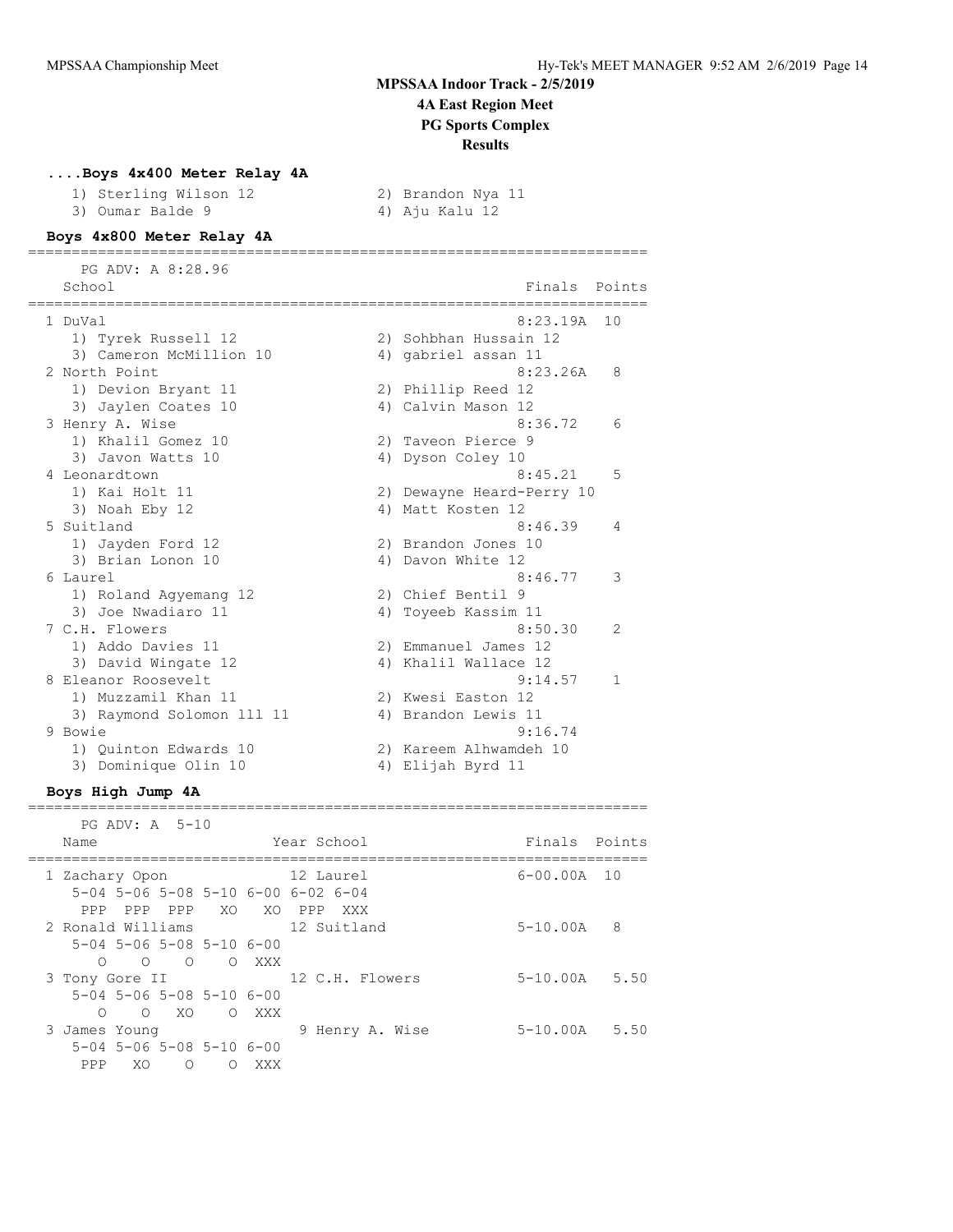## **Results**

| Boys High Jump 4A |                                     |                                              |  |                                 |                |  |
|-------------------|-------------------------------------|----------------------------------------------|--|---------------------------------|----------------|--|
|                   |                                     |                                              |  |                                 | 5-10.00A 4     |  |
|                   |                                     | $5 - 04$ $5 - 06$ $5 - 08$ $5 - 10$ $6 - 00$ |  |                                 |                |  |
|                   |                                     | PPP XO XO XO XXX                             |  |                                 |                |  |
| 6 Jamil Perry     |                                     |                                              |  | 11 Bowie                        | $5 - 10.00A$ 3 |  |
|                   |                                     | $5 - 04$ $5 - 06$ $5 - 08$ $5 - 10$ $6 - 00$ |  |                                 |                |  |
|                   |                                     | O O XO XXO XXX                               |  |                                 |                |  |
|                   |                                     |                                              |  | 7 Morey Campbell 10 North Point | $5 - 08.00$ 2  |  |
|                   | $5 - 04$ $5 - 06$ $5 - 08$ $5 - 10$ |                                              |  |                                 |                |  |
|                   | PPP 0 0 XXX                         |                                              |  |                                 |                |  |
| 8 Marquise Burks  |                                     |                                              |  | 10 Bowie                        | $5 - 08.00$ 1  |  |
|                   | $5 - 04$ $5 - 06$ $5 - 08$ $5 - 10$ |                                              |  |                                 |                |  |
|                   | O XO O XXX                          |                                              |  |                                 |                |  |
| 9 Rodney Gainous  |                                     |                                              |  | 11 Henry A. Wise                | $5 - 08.00$    |  |
|                   | $5 - 04$ $5 - 06$ $5 - 08$ $5 - 10$ |                                              |  |                                 |                |  |
|                   | O O XXO XXX                         |                                              |  |                                 |                |  |
| 10 Jalil Farooq   |                                     |                                              |  | 10 Henry A. Wise                | $5 - 08.00$    |  |
|                   | $5 - 04$ $5 - 06$ $5 - 08$ $5 - 10$ |                                              |  |                                 |                |  |
|                   | O XXO XXO XXX                       |                                              |  |                                 |                |  |
| 11 Nelson Jackson |                                     |                                              |  | 10 DuVal                        | $5 - 04.00$    |  |
| $5 - 04$ $5 - 06$ |                                     |                                              |  |                                 |                |  |
|                   | O XXX                               |                                              |  |                                 |                |  |

#### **Boys Pole Vault 4A**

### ======================================================================= PG ADV: A 10-05<br>Name Year School **Finals** Points

| <b>IVAILL</b>    |                 |      |                        | TAGT AATIAAT |  | THIRTS TATHER |  |
|------------------|-----------------|------|------------------------|--------------|--|---------------|--|
|                  |                 |      |                        |              |  |               |  |
| 1 Marquise Burks |                 |      |                        | 10 Bowie     |  | 9-00.00 10    |  |
|                  |                 |      | $7-00$ 8-00 9-00 10-00 |              |  |               |  |
|                  | $\cap$ $\qquad$ | O XO | XXX.                   |              |  |               |  |

### **Boys Shot Put 4A**

| PG ADV: A 44-09                                                                                              |                |                |
|--------------------------------------------------------------------------------------------------------------|----------------|----------------|
| Finals Points<br>Name<br>Year School                                                                         |                |                |
| 1 Nnamdi Olebara 12 C.H. Flowers 54-09.00A 10<br>53-08.25 53-03 FOUL 50-02.25 54-09 51-09.50                 |                |                |
| 2 Rodney Gainous 11 Henry A. Wise 45-05.00A 8<br>$36-04.25$ $45-05$ $45-00.50$ $44-00.25$ $41-11.50$ $42-07$ |                |                |
| $45-03.00A$<br>3 Movado Gray 12 Parkdale<br>45-03 44-00 11-00 44-11 FOUL 44-05                               |                | 6              |
| 4 Rashid Al-Hasib 12 DuVal<br>42-03.50 44-04.50 40-08 41-09.50 FOUL 40-06                                    | $44 - 04.50$ 5 |                |
| 5 Major Cameron 12 Bladensburg 43-01.50<br>FOUL 43-01.50 FOUL 40-11 40-03.50 39-02                           |                | $\overline{4}$ |
| 6 Marquise Burks 10 Bowie<br>$37-00$ $39-07$ $38-04$ $38-05.75$ $39-04.50$ $39-06$                           | 39-07.00       | 3              |
| 7 Nate Evans 11 Leonardtown<br>34-10.25 FOUL FOUL FOUL 37-05 FOUL                                            | $37 - 05.00$   | 2              |
| 11 Leonardtown<br>8 Will Kurtz<br>FOUL 35-05.50 33-04 33-06.75 35-07 33-09.75                                | 35-07.00       | $\overline{1}$ |
| 9 Makachi Ngobili 9 C.H. Flowers 34-07.00<br>FOUL 34-07 29-00 32-05 32-07.50 25-06.75                        |                |                |